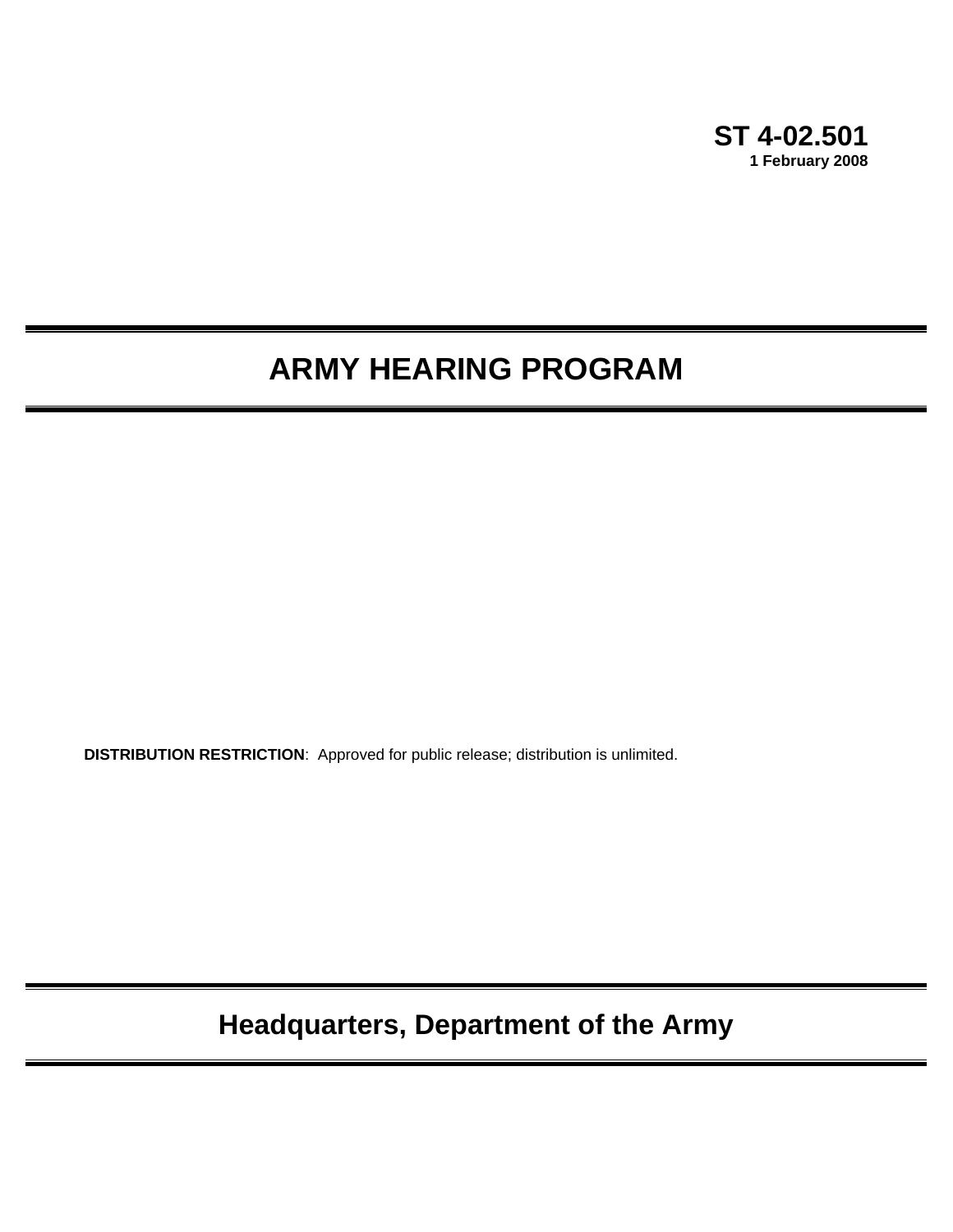## **Foreword**

This special text (ST) is designed to provide techniques and procedures that govern the prevention of noise-induced hearing loss (NIHL) in Soldiers and to ensure their maximum combat effectiveness.

As a result of hearing issues identified in Operation Iraqi Freedom (OIF), Headquarters, United States (US) Army Medical Command, Operation Order 07-10, Army Operational Hearing Program Field Manual (FM), directed that an ST be developed and implemented on operational hearing in order to mitigate the effects of traumatic acoustic injuries sustained by Soldiers.

This ST will provide information to assist commanders in preventing NIHL. Current actions being staffed will, upon approval, incorporate these changes into relevant doctrine, technical guides, Army regulations (ARs), and Department of the Army pamphlets (DA Pams).

This publication will assist commanders in the planning and execution of the prevention of Soldier hearing loss.

Comments and recommendations to improve this publication are encouraged. They should be sent to Headquarters, Department of the Army, Consultant to the Army Surgeon General for Hearing Conservation and Audiology, Proponent Office for Preventive Medicine, ATTN: POPM/OTSG, 5111 Leesburg Pike, Skyline 5, Suite 538, Falls Church, VA 22041.

RUSSELL J. CZERW

Major Genera Commander, US Army Medical Department Center and School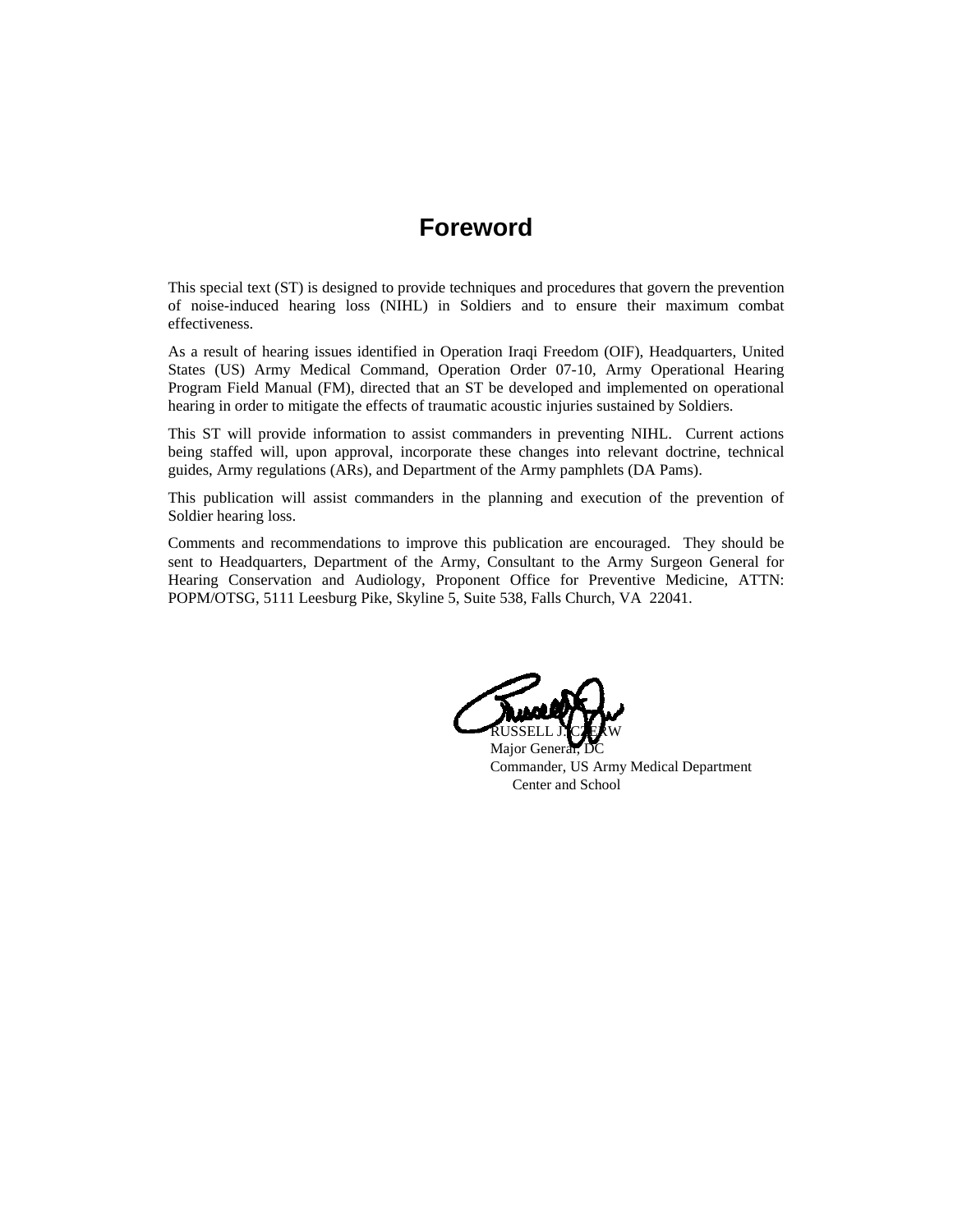## **ST 4-02.501**

Headquarters Department of the Army United States Army Medical Department Center and School Fort Sam Houston, Texas 78234-6100 1 February 2008

# **Army Hearing Program**

# **Contents**

| . .<br>٠<br>۰. |  |
|----------------|--|
|                |  |

| <b>Chapter 1</b> |                                                             |  |
|------------------|-------------------------------------------------------------|--|
|                  |                                                             |  |
|                  |                                                             |  |
|                  |                                                             |  |
|                  |                                                             |  |
|                  |                                                             |  |
|                  |                                                             |  |
| <b>Chapter 2</b> |                                                             |  |
|                  |                                                             |  |
|                  |                                                             |  |
|                  |                                                             |  |
|                  |                                                             |  |
|                  |                                                             |  |
|                  |                                                             |  |
|                  |                                                             |  |
|                  |                                                             |  |
|                  |                                                             |  |
|                  |                                                             |  |
|                  | Military Occupational Specialty Medical Retention Board 2-6 |  |
| <b>Chapter 3</b> |                                                             |  |
|                  |                                                             |  |
|                  |                                                             |  |
|                  | Section II - Temporary Versus Permanent Hearing Loss 3-2    |  |

**Distribution Restriction:** Approved for public release; distribution is unlimited.

Special Text No. 4-02.501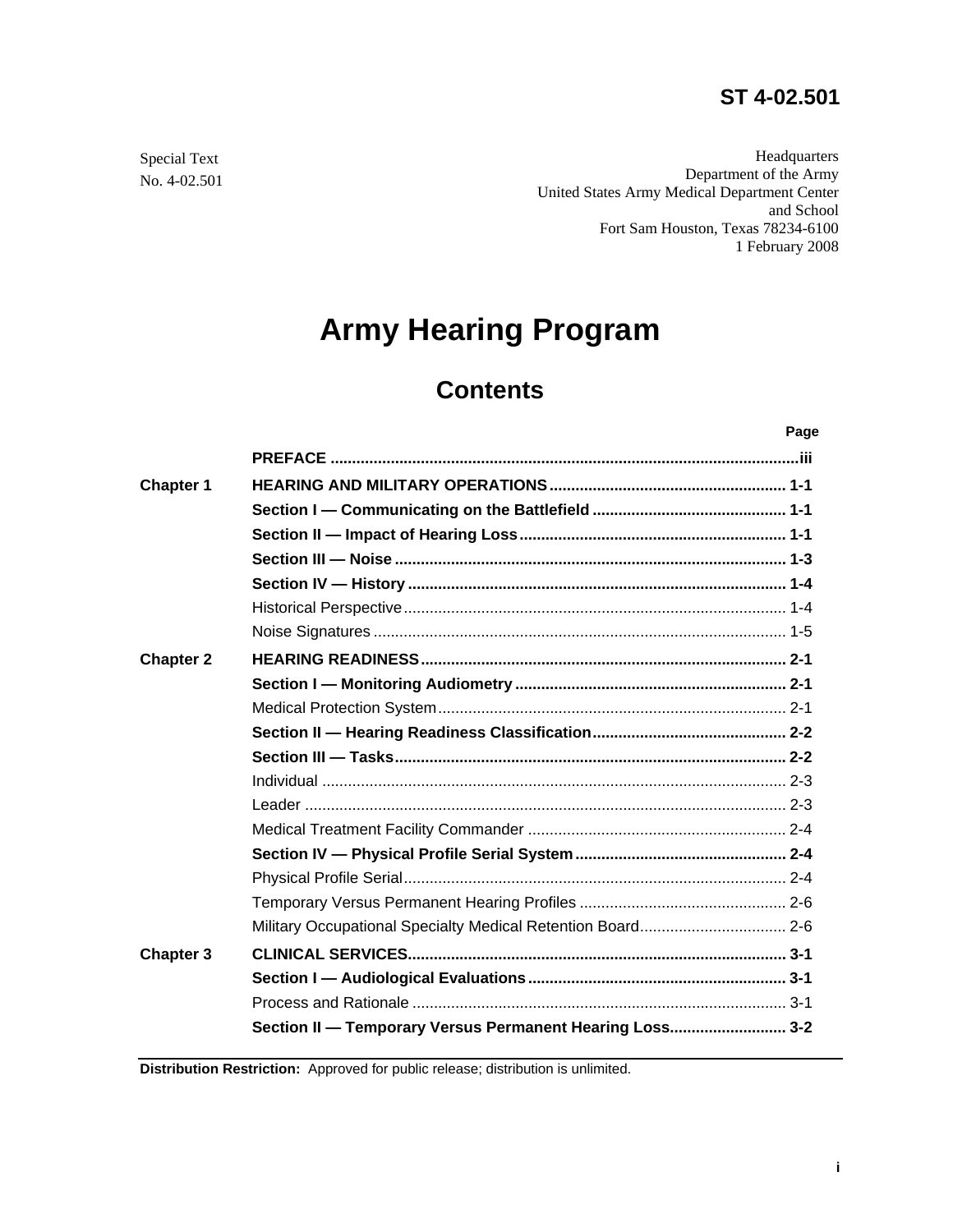| <b>Chapter 4</b> |                                                                  |  |
|------------------|------------------------------------------------------------------|--|
|                  |                                                                  |  |
|                  |                                                                  |  |
|                  |                                                                  |  |
|                  |                                                                  |  |
|                  |                                                                  |  |
|                  | Section IV - Tactical Communications and Protective Systems  4-3 |  |
|                  | In-the-Ear Tactical Communications and Protective Systems 4-4    |  |
|                  | Over-the-Ear Tactical Communications and Protective Systems 4-6  |  |
|                  |                                                                  |  |
|                  |                                                                  |  |
|                  |                                                                  |  |
|                  |                                                                  |  |
|                  |                                                                  |  |
|                  |                                                                  |  |
|                  |                                                                  |  |
|                  |                                                                  |  |
|                  |                                                                  |  |
| <b>Chapter 5</b> |                                                                  |  |
| <b>GLOSSARY</b>  |                                                                  |  |
|                  |                                                                  |  |

## **Figures**

| Figure 4-1. In-the-ear tactical communications and protective systems  4-4 |  |
|----------------------------------------------------------------------------|--|
|                                                                            |  |
|                                                                            |  |
|                                                                            |  |
|                                                                            |  |
|                                                                            |  |
|                                                                            |  |
|                                                                            |  |
|                                                                            |  |

## **Tables**

| Table 1-1. Hearing profiles greater than H-3 in enlisted combat arms specialties 1-2     |  |
|------------------------------------------------------------------------------------------|--|
| Table 1-2. Cost of hearing loss for veterans with hearing loss as a major disability 1-3 |  |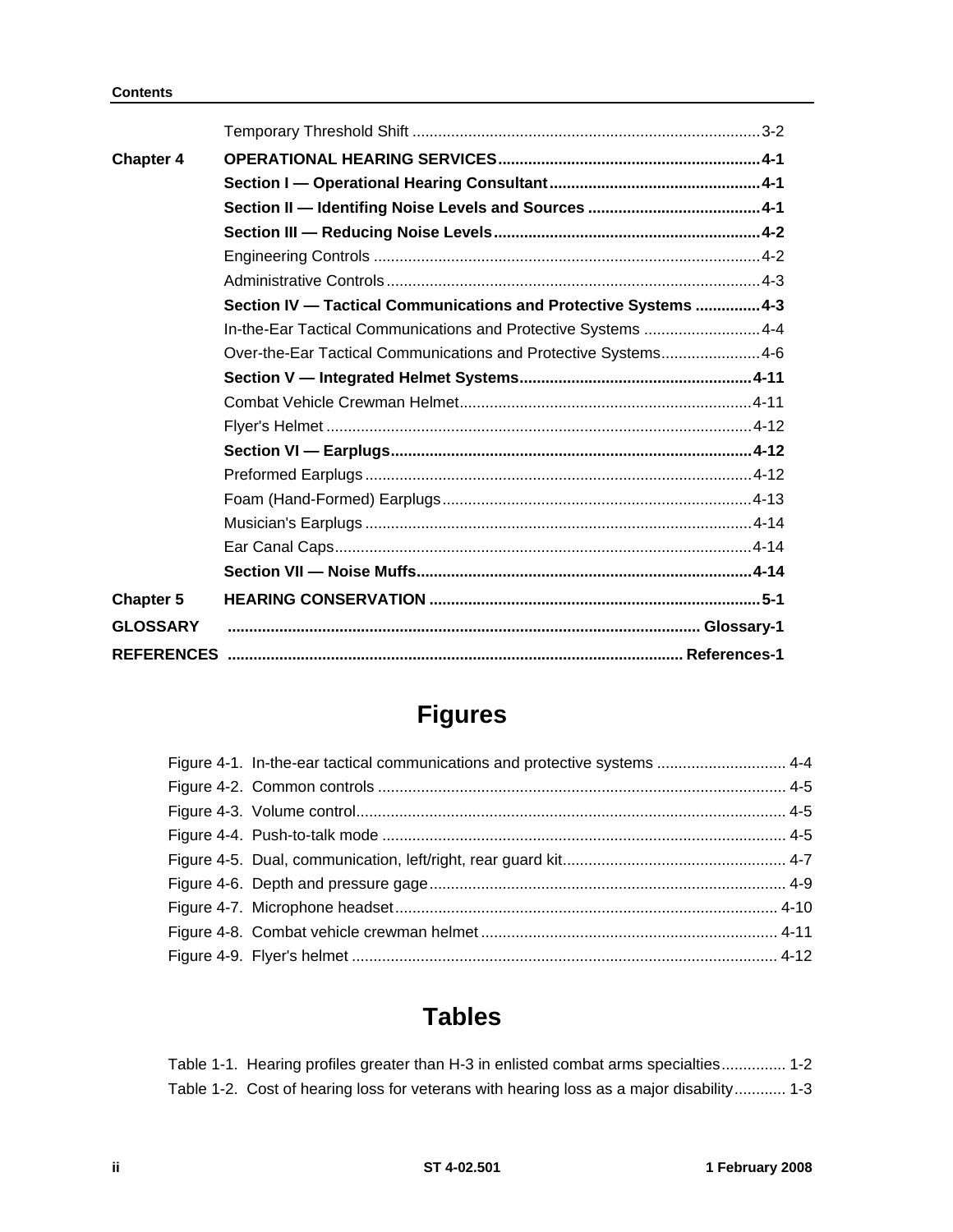## **Preface**

This ST establishes guidelines for the prevention of NIHL to Soldiers as a result of the reevaluation of hearing issues identified in OIF. It discusses the reduction of combat effectiveness due to hearing loss, hearing readiness (HR), hearing protection, and clinical measures. This reevaluation will result in future changes to existing DA Pams and ARs on hearing conservation.

This ST is designed for use by commanders and their staffs in the planning and execution of the prevention of Soldier hearing loss. It is not a stand-alone publication and must be used in combination with other publications. These publications are noted throughout the text and a consolidated list is provided in the references.

The proponent of this publication is the Commander, United States Army Medical Department Center and School (USAMEDDC&S), ATTN: MCCS-Z, Fort Sam Houston, TX 78234-6100. This publication was prepared by the Directorate of Combat and Doctrine Development, Doctrine Literature Division, USAMEDDC&S, Fort Sam Houston, TX 78234-5052. Users of this ST are encouraged to submit comments and recommendations to improve the publication. Comments should include the page, paragraph, and lines of the text where the change is recommended and a rationale should be provided for the recommended change. Comments and recommendations should be forwarded directly to the [Headquarters,](mailto:Headquarters) Department of the Army, Consultant to the Army Surgeon General for Hearing Conservation and Audiology, Proponent Office for Preventive Medicine, ATTN: POPM/OTSG, 5111 Leesburg Pike, Skyline 5, Suite 538, Falls Church, VA 22041.

Unless this publication states otherwise, masculine nouns and pronouns do not refer exclusively to men.

Use of trade or brand names in this publication is for illustrative purposes only and does not imply endorsement by the Department of Defense (DOD).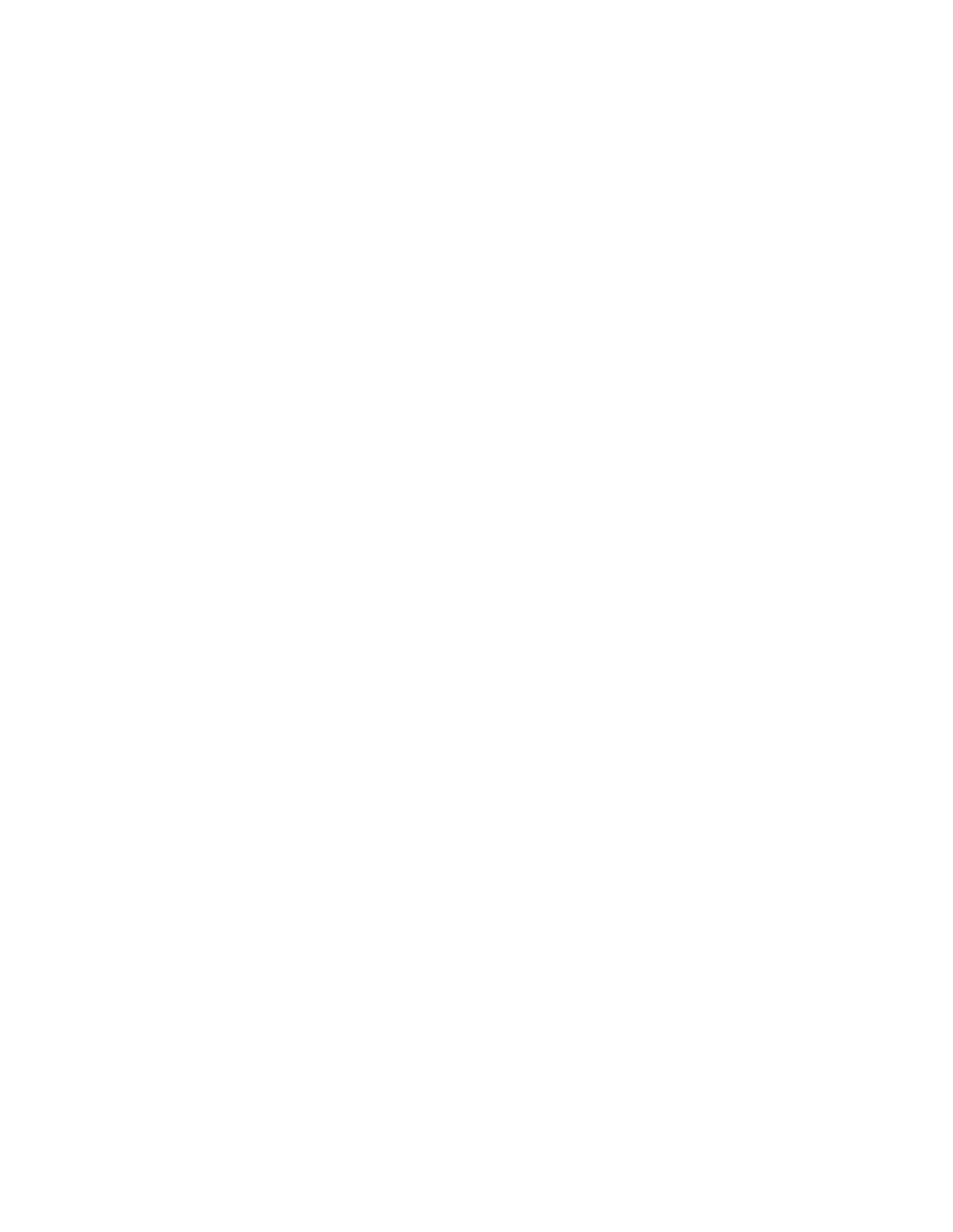## **Chapter 1 Hearing and Military Operations**

<span id="page-6-0"></span>The purpose of the Army Hearing Program is to prevent NIHL in Soldiers and to ensure their maximum combat effectiveness. Hearing is a critical sensor used by Soldiers that increases their survivability and lethality. When hearing loss is present, the ability to conduct auditory tasks is greatly diminished. Good hearing is required to perform such tasks as localizing sound, gauging auditory distance, identifying a sound source, and understanding verbal orders and radio communications. This multidimensional sense provides an indispensable amount of information on the battlefield. Good hearing can mean the difference between life and death in combat, as well as in training.

#### **SECTION I — COMMUNICATING ON THE BATTLEFIELD**

1-1. Verbal communications, as well as hand and arm signals between dismounted Soldiers, remain the primary means of communication on the battlefield. Although technological advances have improved battlefield communication systems, these electronic advances cannot overcome the fact that human hearing is required to complete communication. Specifically, no matter how sophisticated the communication system, effective communication requires normal hearing.

1-2. Studies have shown that the ability to accomplish a unit's mission is directly proportional to its ability to communicate effectively. See *Impact of Communications on Armor Crew Performance, Army Research, Development, and Acquisition Bulletin*, January—February 1990. If effective communication drops by 30 percent, the ability to control the unit in order to accomplish the task drops by 30 percent as well.

1-3. During combat, this problem is magnified by the chaotic environment, the complexity of the problems encountered, and the reaction time required. Soldier hearing must be protected from damage caused by hazardous impact and sustained noise without compromising the ability to hear and communicate in these environments.

#### **SECTION II — IMPACT OF HEARING LOSS**

1-4. Hearing loss is an invisible injury that has been viewed as an acceptable by-product of military service. Compared to other battlefield injuries and disease, hearing loss is often viewed as having little or no impact on military operations. For additional information see *Introduction to Safety Engineering*, 17 February 1984.

1-5. Sound is often the first source of information a Soldier has before direct contact with the enemy. Unlike visual information, information carried by sound comes to us from all directions, through darkness, and over or through many obstacles to vision. Aggressive action produces sound the enemy cannot hide or camouflage.

1-6. The ability to hear and recognize combat-relevant sounds is a vital component to situational understanding and provides a tactical advantage. Noise-induced hearing loss is a tactical risk and threatens both individual and unit combat effectiveness.

1-7. Hearing loss due to noise exposure usually occurs in the high frequencies. Since speech sounds that give meaning to words (for example, consonants such as ch, th, sh, f, and p) are high-frequency sounds as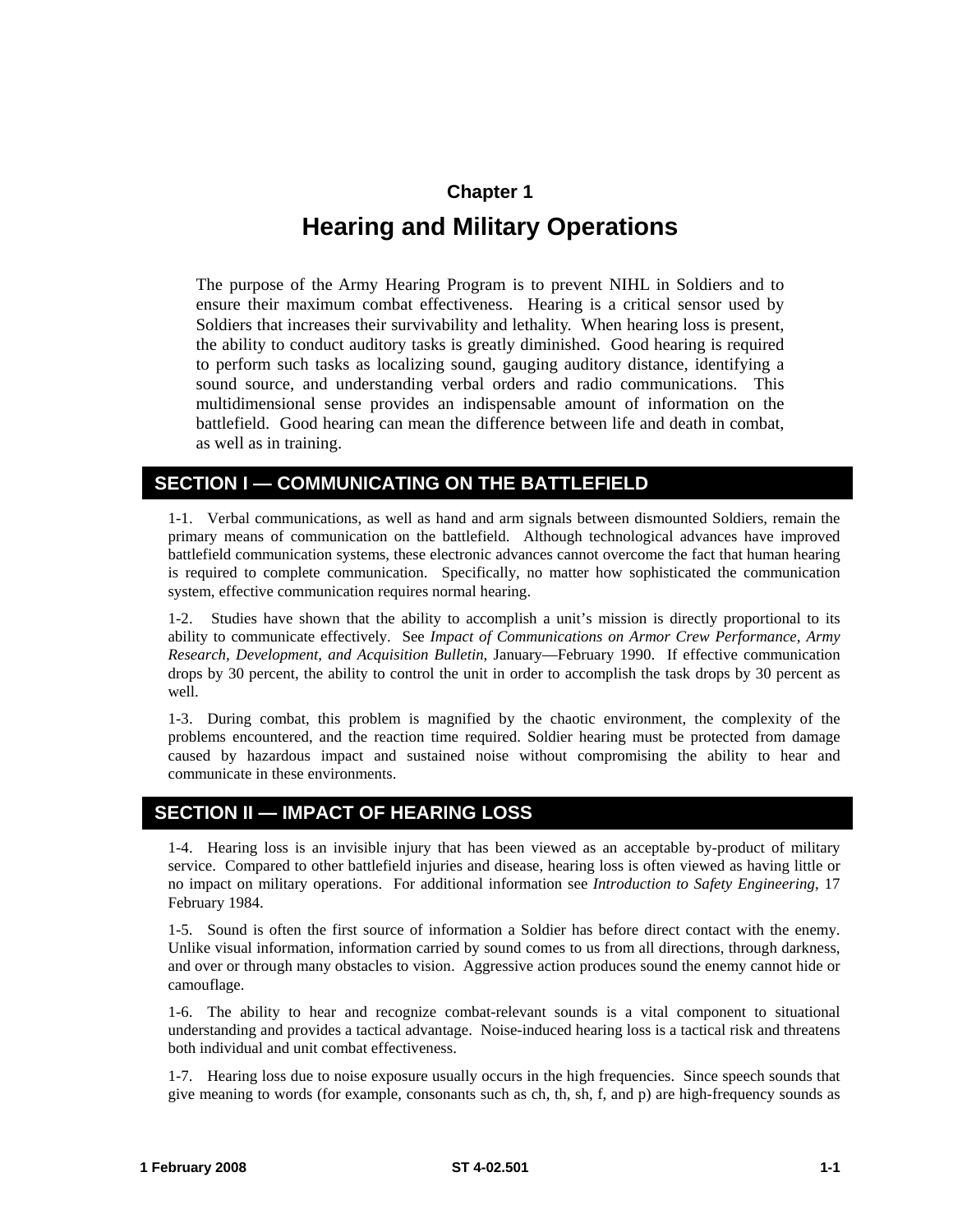<span id="page-7-0"></span>well as the sounds that provide the ability to determine the *signature* of weapons and vehicles, highfrequency hearing loss is particularly devastating to military operations.

1-8. The ability to distinguish the sounds of different weapons, both friendly and enemy, is a combatcritical skill. See *Impact of Communications on Armor Crew Performance, Army Research, Development, and Acquisition Bulletin*, January—February 1990. If the sounds of weapons fire are coming from the next block of buildings, knowing whether it is enemy or friendly, small arms or automatic weapons, small caliber or large caliber, or whether it is a rocket-propelled grenade (RPG) or an antitank weapon determines a Soldier's reaction and is critical information available only with good hearing.

1-9. A review of hearing test data showed that in 1974, an average of 22 percent of active duty enlisted Soldiers in combat arms specialties had H-3 profiles. In 1994, this average was 6 percent, demonstrating that hearing conservation is effective in reducing Soldier hearing loss. See Table 1-1.



**Table 1-1. Hearing profiles greater than H-3 in enlisted combat arms specialties** 

1-10. In addition to the impact on military operations, there is a significant financial cost, as well as quality of life concerns, associated with NIHL. In 2006, there were over 55,864 veterans' compensation cases awarded for hearing loss, costing over 900 million dollars. See Table 1-2. Between 2001 and 2006, there was an increase of 319 percent in compensation payments for hearing loss as the primary disability. This increase includes all work-related hearing loss disabilities. Hearing loss is the second most common new disability awarded by the Department of Veterans Affairs (VA). Tinnitus (such as noises, ringing, or humming sounds in the ears) is the most common disability awarded by the VA.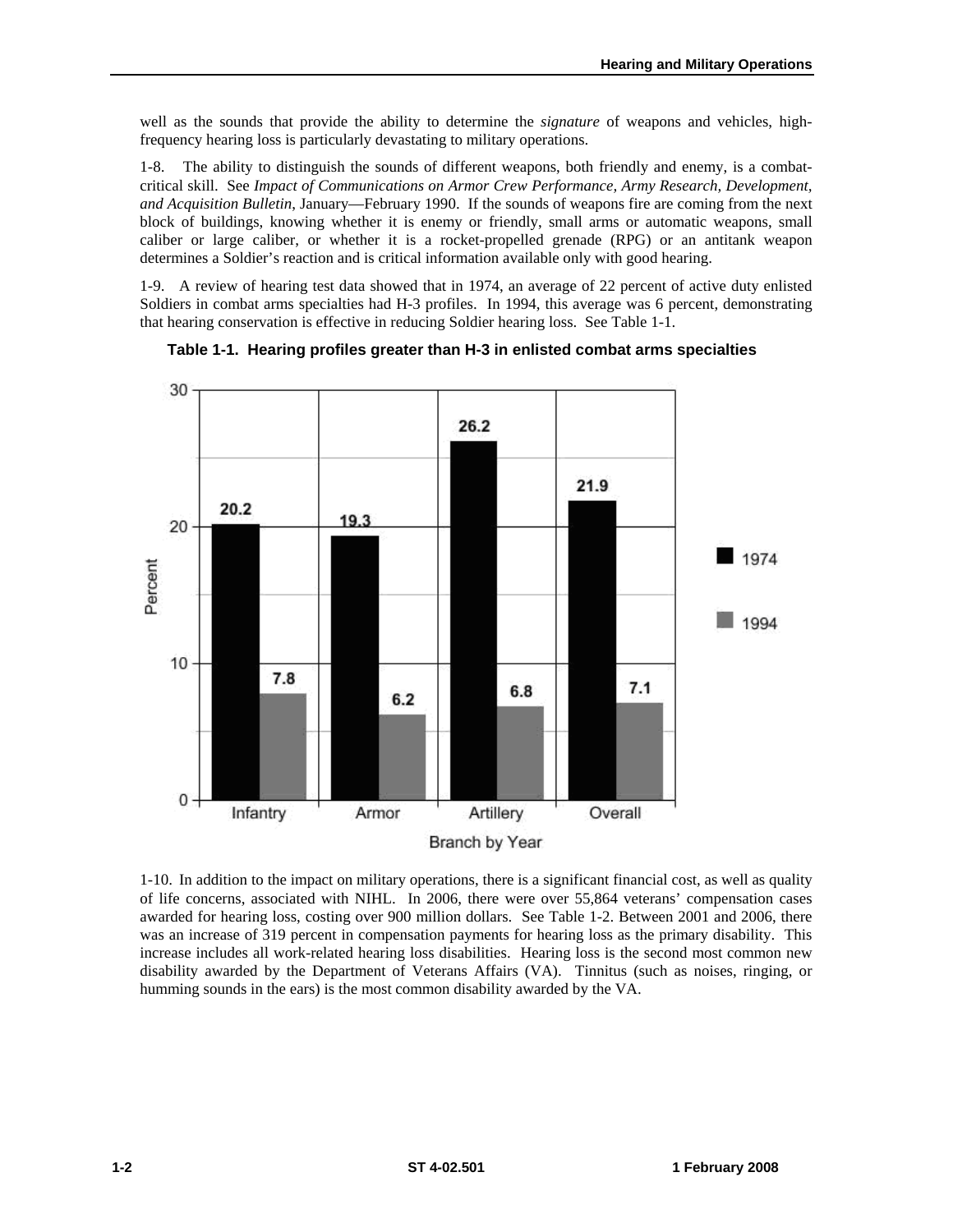<span id="page-8-0"></span>

**Table 1-2. Cost of hearing loss for veterans with hearing loss as a major disability** 

1-11. In Iraq, an average of one Soldier per day was medically evacuated during the first deployment cycle of OIF for complaints related to hearing loss. This is where monitoring and maintaining Soldier HR during deployment was first introduced. As a result, recommendations were made in October 2003 for comprehensive operational hearing conservation support drawn from preventive medicine (PVNTMED) detachments. See *Audiology in Operation Iraqi Freedom, Audiology Today,* September/October 2004.

1-12. United States forces in Iraq have experienced a substantial amount of blast injuries from improvised explosive devices (IEDs), RPGs, and mortar rounds. These types of explosions remain the single largest cause of hearing loss from OIF. Of 564 patients seen for hearing loss at Landstuhl Regional Medical Center in Germany during the first year of the war, 67 percent were due to blast injuries. Twenty-five percent of the hearing losses were due to exposure to friendly forces weapons systems.

1-13. With the influx of Soldiers experiencing hearing loss in Iraq, once reluctant Soldiers began seeing the need for hearing protection while dismounted. The combat arms earplug (CAE) was introduced for operational service. This earplug allows for communication while protecting from hazardous impulse noises, such as weapons fire and explosions. In 2007, communication enhancement and protection devices (CEPDs) were introduced to the Army. Several units ordered these devices to improve communication, command, and control while protecting and preserving Soldiers' fighting ability.

#### **SECTION III — NOISE**

1-14. When the effects of noise on military operations are discussed, the discussion often centers on hazardous noise. However, nonhazardous noise levels can also significantly impact military operations. Both hazardous and nonhazardous noise may cause—

- Excessive fatigue.
- Stress reactions.
- Reduced efficiency.
- Depression.
- Headaches.
- Annoyance.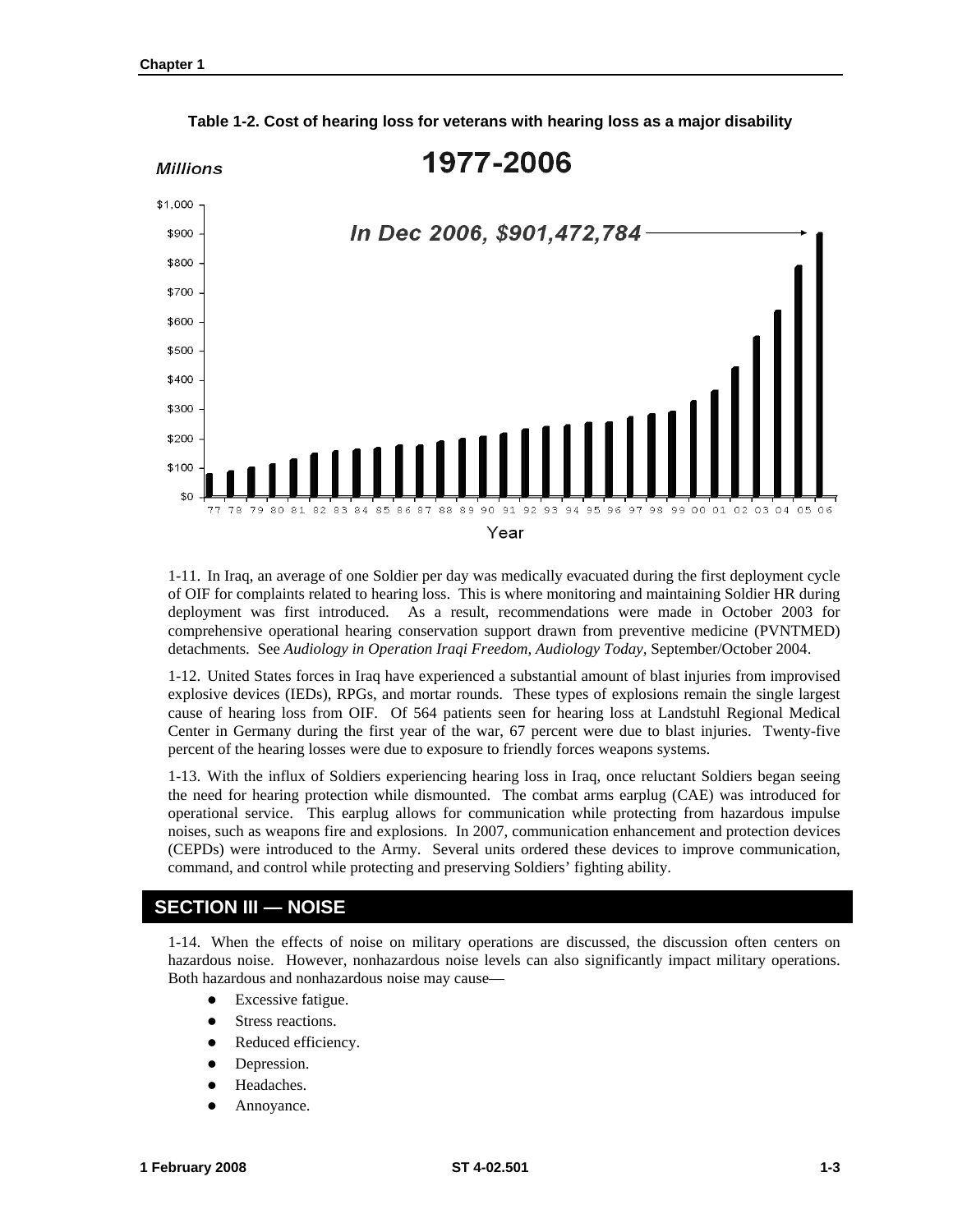- <span id="page-9-0"></span>• Loss of sleep.
- Difficulty concentrating.
- Reduced reaction time.
- High blood pressure.
- Muscle tension.
- Low morale.

1-15. There are various factors that indicate noise is a problem during an operation. While people react differently to noise, subjective responses should not be ignored because they provide warnings that noise may be at unacceptable levels. Noisy conditions can make normal conversation difficult. When noise levels are—

- $\bullet$  Above 80 decibels (dB), people have to speak loudly.
- Between 85 and 90 dB, people have to shout.
- Greater than 95 dB, effective communication is difficult or impossible.

### **SECTION IV — HISTORY**

### **HISTORICAL PERSPECTIVE**

1-16. In 1976, the General Accounting Office, which was renamed as the Government Accountability Office, issued an investigative report on *Hazardous Working Conditions in Seven Federal Agencies,*  August 1976. This report identified over half of the US government employees, including the DOD, as working in environments with inadequate procedures for identifying and rectifying occupational health hazards. Further, the report requested that Congress amend the Occupational Safety and Health Act to bring Federal agencies under the inspection control of the Department of Labor. As a result, in 1978, military audiologists and other government employees achieved standardization in military hearing conservation with the publication of a Department of Defense Instruction (DODI) 6055.12. This document provided guidance and requirements for hearing conservation implementation.

1-17. To implement DODI 6055.12, the Army published Technical Bulletin, Medical (TB MED) 501. Department of Defense Instruction 6055.12 was updated in 1987 to implement new requirements by the 1983 Federal Noise Amendment. The new policy identified specific roles and responsibilities within a hearing conservation program and thereby paved the way for the first enforceable regulation to be published on the subject. This new implementing document was DA Pam 40-501.

1-18. Annual VA data evidenced the immediacy for implementing change by showing hearing as a primary disability. In 2006, the VA awarded 55,864 new cases for hearing loss alone. Between the start of Operation Enduring Freedom (OEF) and OIF, compensation payments for hearing loss increased by 319 percent. Hearing loss is the second most common new disability award by the VA preceded only by tinnitus. In 2007, hearing loss compensation reached over 1 billion dollars for a predominantly preventable injury. These figures do not account for service members that remain on active duty with hearing loss or those who may lose hearing in the future as a result of current hazardous noise exposure. Furthermore, the data presented is for primary disability only and does not include veterans that have another primary disability rating, such as an amputated limb, in combination with hearing loss or tinnitus as a secondary disability.

1-19. Whether in peacetime or wartime, hazardous noise exists as one of the primary occupational hazards in the Army. See *Blast Injury of the Ear: Clinical Update from the Global War on Terror, Military Medicine*, July 2007. The risk of NIHL in Soldiers has reached the highest rate in over 30 years. This trend resulted from current combat operations, increased numbers of combat arms Soldiers, extended periods of weapons training, and deployment of new and more powerful noise sources from weapons systems, vehicles, and aircraft. United States forces in Iraq and Afghanistan experienced a substantial number of blast injuries from IEDs, RPGs, and mortar rounds. These types of explosions remain the single largest cause of injury from OIF comprising 47 percent of all medical evacuations. See *Troops Return with*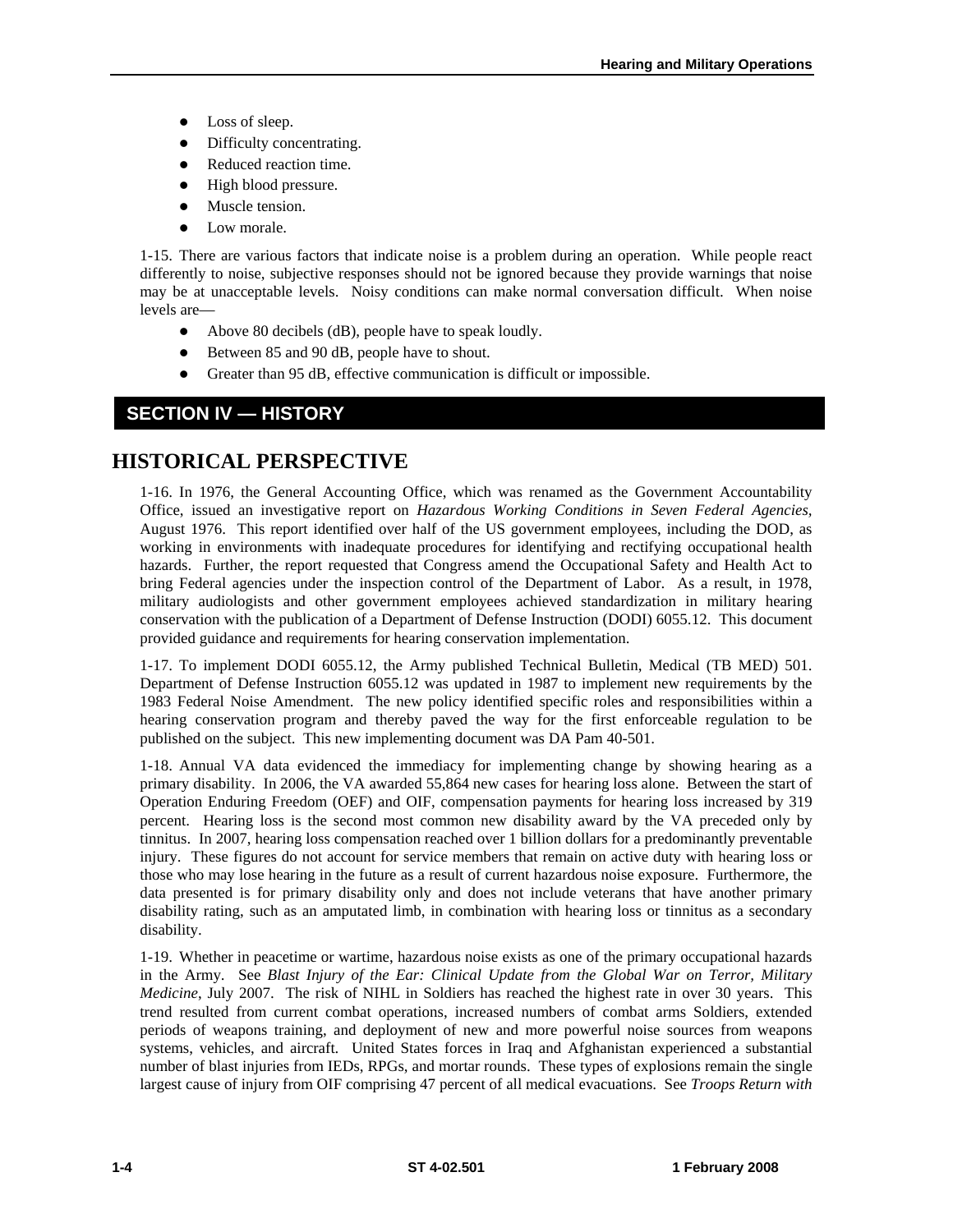*Alarming Rates of Hearing Loss, Hearing Health,* Fall 2004. As a result, developments in protecting Soldiers from these types of hazards are paramount.

### **NOISE SIGNATURES**

1-20. Army audiologists, area of concentration (AOC) 72Cs, have been serving with combat support hospitals (CSHs) in Iraq since January 2004. Audiologists provided reactive services in theater, but it neglected the need for prevention and maintenance of Soldier HR in a forward deployed environment. The paradigm of what composed a comprehensive hearing conservation program shifted and now considers the Soldier's environment on the battlefield. As a result, a restructuring occurred and a contemporary model called the Army Hearing Program arose.

1-21. The Army needed to prevent NIHL in Soldiers and to ensure their maximum combat effectiveness in training as well as during deployments. The new Army Hearing Program provides prevention services in a more fluid environment than experienced in garrison. Operationally hazardous noise situations that involved large, military-unique equipment, lengthy work days, and immature infrastructure of base camps are addressed. Urban terrain, such as the streets of Baghdad, is a particular hazard for Soldiers because it is wrought with obstacles such as buildings, alley ways, and ditches. To compound the importance of good hearing, civilian inhabitants have to be distinguished from actual combatants in an often chaotic environment.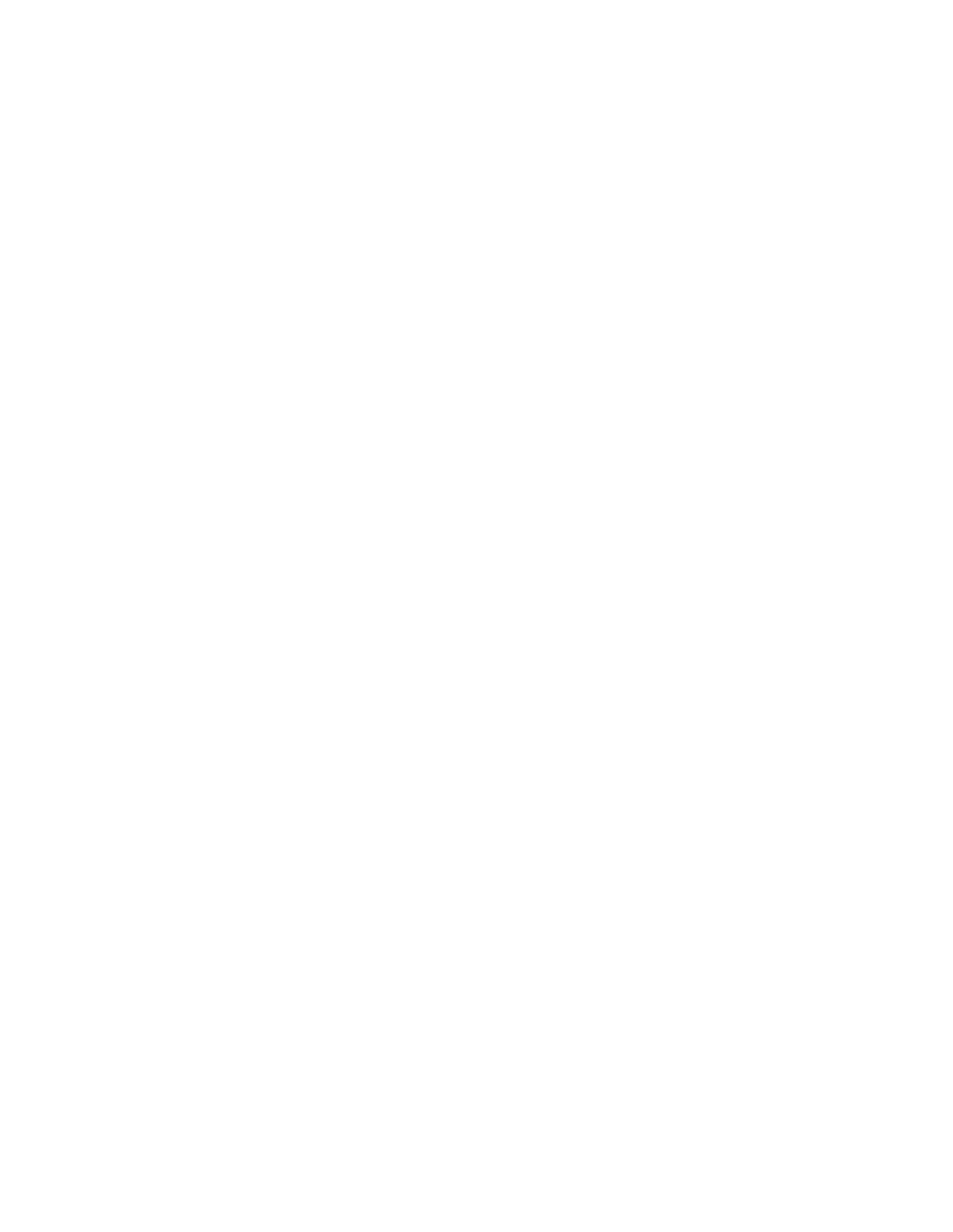## **Chapter 2 Hearing Readiness**

Hearing readiness is a process to ensure that Soldiers have the required hearing capability to perform their job-specific duties and have the correct personal protective equipment for their situation. The purpose of HR is to identify early changes in hearing and provide education, individual counseling, and hearing protection to prevent further damage to hearing. Without proper HR, Soldiers may be sent into combat with less than optimum communication performance. Poor hearing jeopardizes the unit mission and increases the likelihood of a serious mishap due to a Soldier's inability to understand verbal orders and radio communications, localize the direction of sounds, gauge distances accurately, and have good overall situational understanding.

#### **SECTION I — MONITORING AUDIOMETRY**

2-1. A key component of HR is monitoring audiometry using the Defense Occupational and Environmental Health Readiness System (DOEHRS) Hearing Conservation (DOEHRS-HC). This system uses computer software to test hearing. The hearing tests are saved in a database and then sent to the DOEHRS Data Repository (DOEHRS-DR). Audiograms administered on a DOEHRS-HC system are stored in this DOEHRS-DR for future reference. All Soldiers—

- Must receive a DOEHRS-HC hearing test prior to basic training and just before they separate from the Army.
- Are required to have an annual hearing test when assigned to table of organization and equipment (TOE) units.
- Have an annual hearing test when filling a Professional Filler System (PROFIS) position.
- Have an annual hearing test when the Soldier has been exposed to hazardous noise.

2-2. Results of the first hearing test administered are recorded on Department of Defense (DD) Form 2215 (Reference Audiogram). This is a baseline evaluation that measures how well the individual hears before being exposed to noise. Subsequent hearing tests are recorded on the DD Form 2216 (Hearing Conservation Data). These tests are compared to the baseline (initial or reestablished) hearing test and used to determine if there has been a change in hearing.

### **MEDICAL PROTECTION SYSTEM**

2-3. The hearing tests in the DOEHRS-DR are entered into the Medical Protection System (MEDPROS) database.

2-4. The interface with the DOEHRS-DR improves the quality of the data and reduces unit data.

2-5. The MEDPROS receives a weekly file from the DOEHRS-DR. The MEDPROS uses the date of examination, H (hearing profile level) status, and significant threshold shift (STS) to calculate the HR classification. The MEDPROS also receives the hearing protection status and hearing protection type from DOEHRS-DR, but these are not used in the calculation.

2-6. All data entry into MEDPROS will be limited to the MEDPROS Web Data Entry (MWDE) module. Users are no longer able to enter HR data into the MEDPROS mainframe application.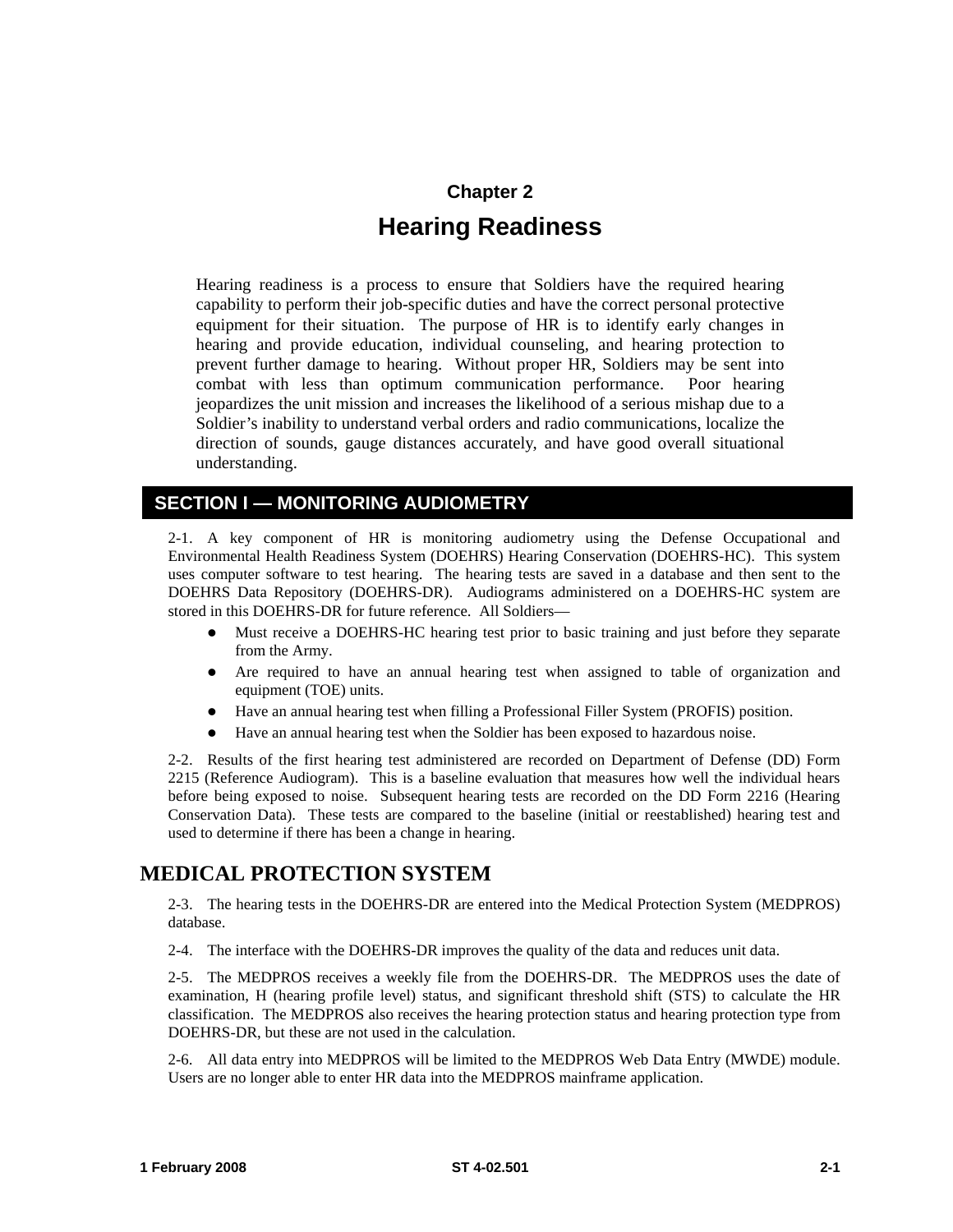<span id="page-13-0"></span>2-7. The data elements from the DOEHRS-DR used for the HR classification calculation may also be entered directly into MEDPROS to provide an immediate status for the Soldier. All HR data entered into the MWDE will update MEDPROS Web reports in real time.

2-8. Training is necessary to provide Soldiers with the proper skills to use MEDPROS. Failure to conduct proper training may result in imprecise data in MEDPROS which will, in turn, result in inaccurate reporting of individual and unit medical readiness.

2-9. A bimonthly training session is held for mainframe data entry, predeployment health assessment, postdeployment health assessment, and Web reporting (other training provided upon request). There is no charge for this training. Standard temporary duty (TDY) applies for traveling personnel. For class details contact [medprostraining@asmr.com](mailto:medprostraining@asmr.com) or the Medical Operational Data System (MODS) help desk at 1-888- 849-4341. For training in your region contact your MEDPROS readiness coordinator (MRC) at [medprostraining@asmr.com](mailto:medprostraining@asmr.com) or the MODS help desk at 1-888-849-4341 for locations and schedules. A contact list for all MRCs can be found at <https://apps.mods.army.mil/MEDPROS/Secured/MRCList.asp>. Online training is available on the MEDPROS Modules homepage under the Training/Updates tab.

#### **SECTION II — HEARING READINESS CLASSIFICATION**

2-10. Soldiers who are PROFIS or assigned to TOE units will receive HR classification designations.

2-11. The MEDPROS will use the H status from DOEHRS-HC to determine the additional requirements to properly determine the HR classification of a Soldier. The H status (H-1, H-2, H-3, and H-4) from DOEHRS-HC is calculated based upon the Soldier's hearing loss. The HR classification designations are as follows:

- Hearing Class 1—Soldier's unaided hearing is within H-1 standards for both ears based on latest DD Form 2215 dated within the past 13 months.
- Hearing Class 2—Soldier has DD Form 2215 or DD Form 2216 dated within the past 13 months. Soldiers that are H-2 must have a complete audiological evaluation and Department of the Army (DA) Form 3349 (Physical Profile). Soldiers evaluated as H-3 must have a complete audiological evaluation and DA Form 3349 and are found deployable by a Military Occupational Specialty Medical Retention Board (MMRB).
- Hearing Class 3—Soldier has DD Form 2215 or DD Form 2216 on file (not date-dependent); Soldier's unaided hearing is within H-2 or H-3 standards.
	- Hearing Readiness Classification 3A—Audiological evaluation is not complete.
	- Hearing Readiness Classification 3B—DA Form 3349 is not complete (but audiological evaluation is completed).
	- Hearing Readiness Classification 3C—The MMRB is not complete (audiological evaluation and DD Form 3349 are completed).
	- Hearing Readiness Classification 3D—The MMRB finds the Soldier does not meet deployment standards for hearing.
	- Hearing Readiness Classification 3E—The Soldier meets HR Classification 2 standards, but does not have required hearing aid and 6-month supply of batteries on hand.
- Hearing Class 4—The Soldier requires a hearing examination or follow-up examination.
	- Hearing Readiness Classification 4A—The date of the latest test is more than 13 months old and it does not fall under HR Classification 3 standards.
	- Hearing Readiness Classification 4B—The Soldier has an STS and is awaiting a follow-up test.

#### **SECTION III — TASKS**

2-12. It is essential that Soldiers who are exposed to loud noise be educated on its adverse effects (for example, permanent hearing loss, poorer job performance, and quality-of-life issues). Further,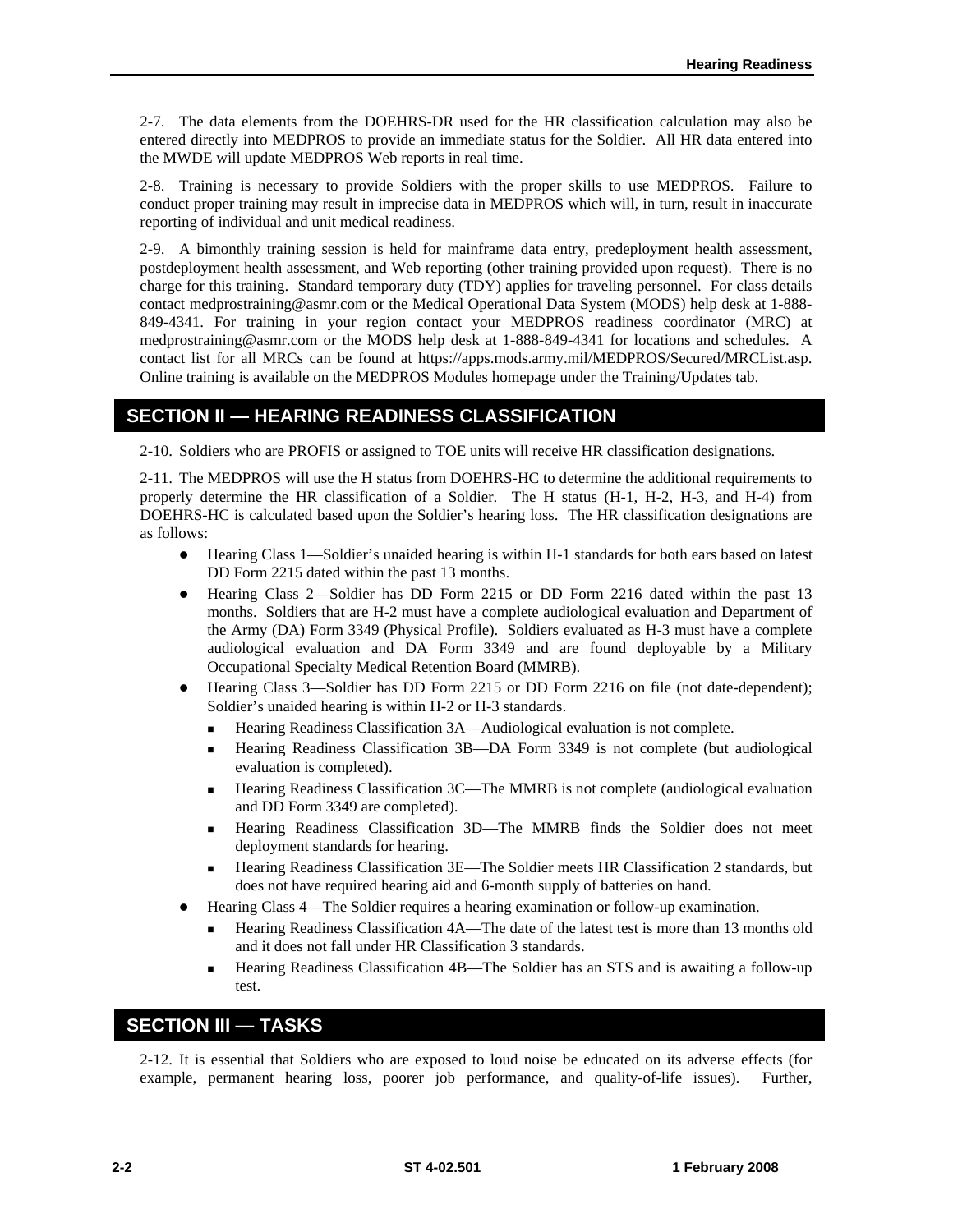commanders need to know how Soldiers with hearing loss will affect unit readiness. The responsibilities of Soldiers and their leaders concerning hearing conservation are discussed below.

### **INDIVIDUAL**

2-13. Prior to deployment, Soldiers are required to have a current (within the past 13 months) DOEHRS-HC audiogram in their medical records.

2-14. If applicable, Soldiers must possess and properly use/maintain hearing aids. Periodic audiograms and evaluations are still required even if the Soldier has an identified hearing loss. Once someone has an NIHL, that person is highly susceptible to losing more hearing.

2-15. Soldiers ensure maintenance of their readiness record by monitoring Army Knowledge Online (AKO) Medical Readiness Alerts.

2-16. During a deployment, Soldiers must—

- Wear hearing protectors. This is especially pertinent when firing weapons or riding in noisy vehicles or aircraft. Hearing protectors prevent permanent and temporary threshold shifts (TTSs), allowing detection of quiet or low-level combat sounds and maintaining communication ability in noisy environments.
- Wear nonlinear hearing protectors, such as the CAE, during dismounted ground operations. Nonlinear hearing protection allows for greater communication ability while providing hearing protection from weapons fire and other impulse noise hazards.
- Retain and use padded inserts from aircraft or combat vehicle crewmember helmets.
- Seek medical attention if noticeable changes in hearing occur. Hearing loss can compromise the ability to effectively perform duties or communicate.
- Seek medical attention if changes in hearing occur following acoustic trauma.
- Request immediate replacement of hearing aid devices if they are lost or damaged. Not all job skills in the Army allow hearing aids to be used. Even with hearing aids, the ability to localize and gauge auditory distance is comprised.
- Recognize potential noise hazards, as well as the signs and symptoms of NIHL, and report them immediately to medical personnel as well as to the chain of command.

2-17. Upon returning from a deployment, Soldiers should receive a postdeployment DOEHRS-HC audiogram. If indicated, a complete diagnostic evaluation will be scheduled.

#### **LEADER**

2-18. Prior to deployment, a leader must—

- Ensure HR is part of the unit's standing operating procedures (SOPs).
- Ensure Soldiers have a current DOEHRS-HC audiogram in their medical records.
- Ensure Soldiers are properly fitted with approved hearing protectors by medically trained personnel and are issued multiple sets (especially in preparation for deployments).
- Enforce hearing protector use among Soldiers and incorporate their use into training events.
- Establish policies for wearing hearing protectors as part of the Army combat uniform (ACU).
- z Ensure unit status rosters are accurate in MEDPROS and Electronic Military Personnel Office (eMILPO) and that arrival and departure transactions are processed in a timely manner.
- z Track unit's readiness through the Unit Status Reporting (USR) Module of MEDPROS Web reporting.
- Identify current and projected individual medical readiness (IMR) shortfalls and coordinate with appropriate clinics for Soldiers to take corrective action prior to the requirement expiring (not possible for immunizations).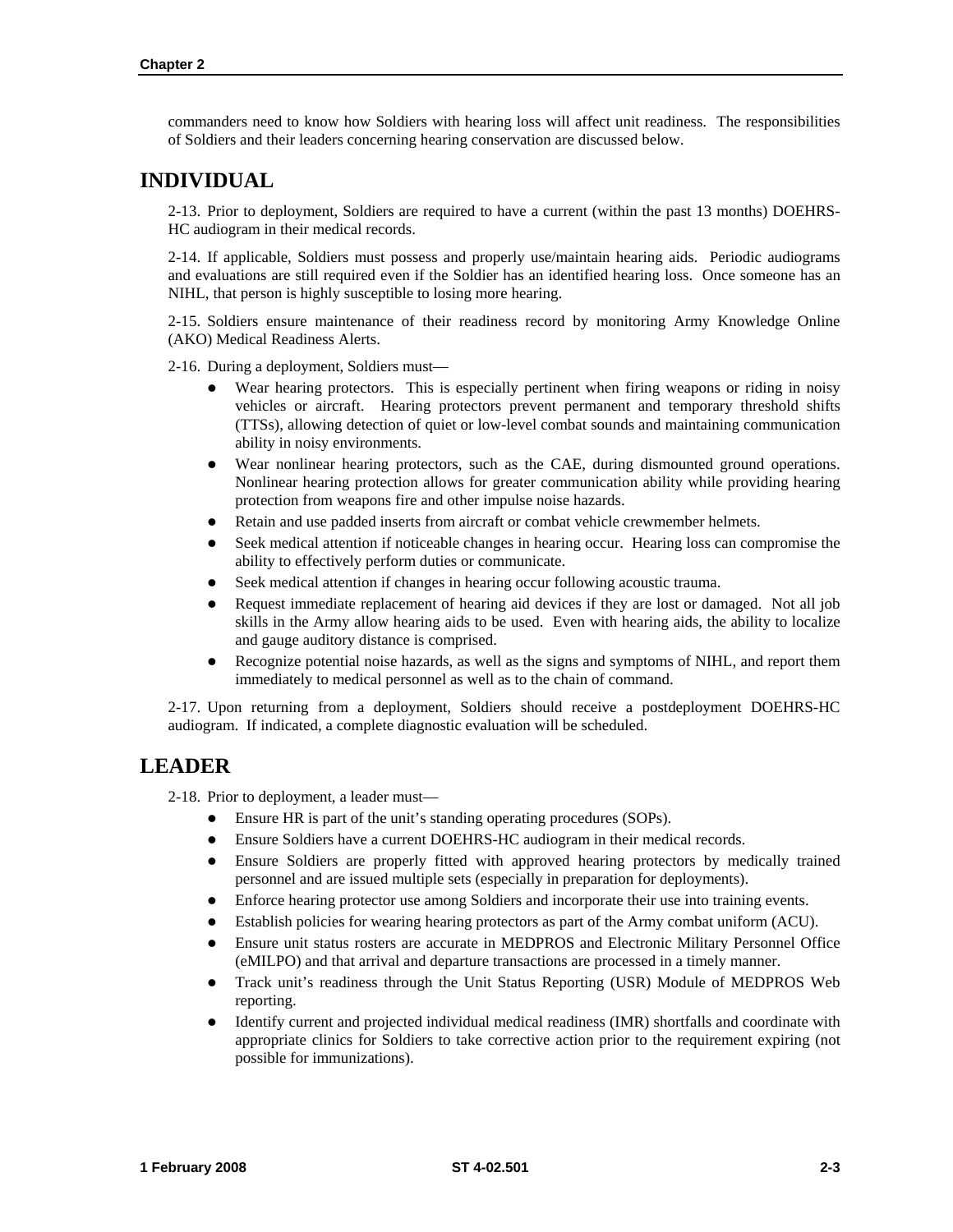- Monitor Soldiers to ensure completion of predeployment health assessment (within 30 days of deployment), postdeployment health assessment (within 30 days of initial redeployment and repeated 90 to 180 days after redeployment [postdeployment health reassessment]).
- 2-19. During deployment, a leader must—
	- Identify noise-hazardous/nuisance areas and operations. Contact PVNTMED personnel for guidance and/or assistance in correcting these sources.
	- Control noise sources, whenever possible. Isolate and/or control them by—
		- **Placing as much distance as possible between Soldiers and the noise sources.**
		- Placing physical barriers (such as sandbags) between Soldiers and the noise sources.
		- Using and maintaining noise control devices (such as mufflers and engine covers) in organic, noise-hazardous equipment.
		- Enforcing hearing protector use among Soldiers. Ensure that Soldiers are using the protectors in all environments where hearing protection is required.
		- Avoiding excessive noise exposures to Soldiers caused by short, infrequent, missionessential events.
		- Being aware of short- and long-term noise exposure effects on Soldiers' ability to hear combat-significant sound. Assign listening post (LP)/observation post (OP) duties to Soldiers with excellent hearing and augment LP/OP with night vision devices and/or audible alarms.
		- Maintaining an adequate supply of hearing protection.
- 2-20. Upon returning from a deployment, a leader must—
	- Ensure that Soldiers receive a postdeployment DOEHRS-HC audiogram.
	- Ensure Soldiers report concerns about their hearing on the postdeployment health reassessment and obtain a diagnostic audiological evaluation.

### **MEDICAL TREATMENT FACILITY COMMANDER**

2-21. Duties and responsibilities of the supporting MTF commander include—

- z Ensuring adequate resources are available so that individual Soldiers are fitted with preformed hearing protection and, when appropriate, level-dependent hearing protection.
- Ensuring that hearing services including hearing health education, monitoring audiometry, and unit assistance visits are available.
- Identifying authorized users to input IMR data into MEDPROS.
- z Ensuring sustainment of Soldiers' records by entering medical readiness data into MEDPROS as changes occur. (For example, if a Soldier receives a permanent profile and is pending an MMRB review, update the medical nondeployable [MND] field.)

#### **SECTION IV — PHYSICAL PROFILE SERIAL SYSTEM**

2-22. The Physical Profile Serial System is based primarily upon the function of body systems and their relation to military duties. The functions of the various organs, systems, and integral parts of the body are considered. The analysis of the individual's medical, physical, and mental status plays an important role in an individual's assignment, welfare, and unit readiness. See DA Pam 611-21.

#### **PHYSICAL PROFILE SERIAL**

2-23. In the Physical Profile Serial System, the functions are categorized under six factors designated "P– U–L–H–E–S." Each letter stands for a specific medical area—

• The "P" denotes the Soldier's "Physical capacity or stamina." This factor, general physical capacity, normally includes the condition of the following: heart; respiratory system; gastrointestinal system; genitourinary system; nervous system; allergic, endocrine, metabolic,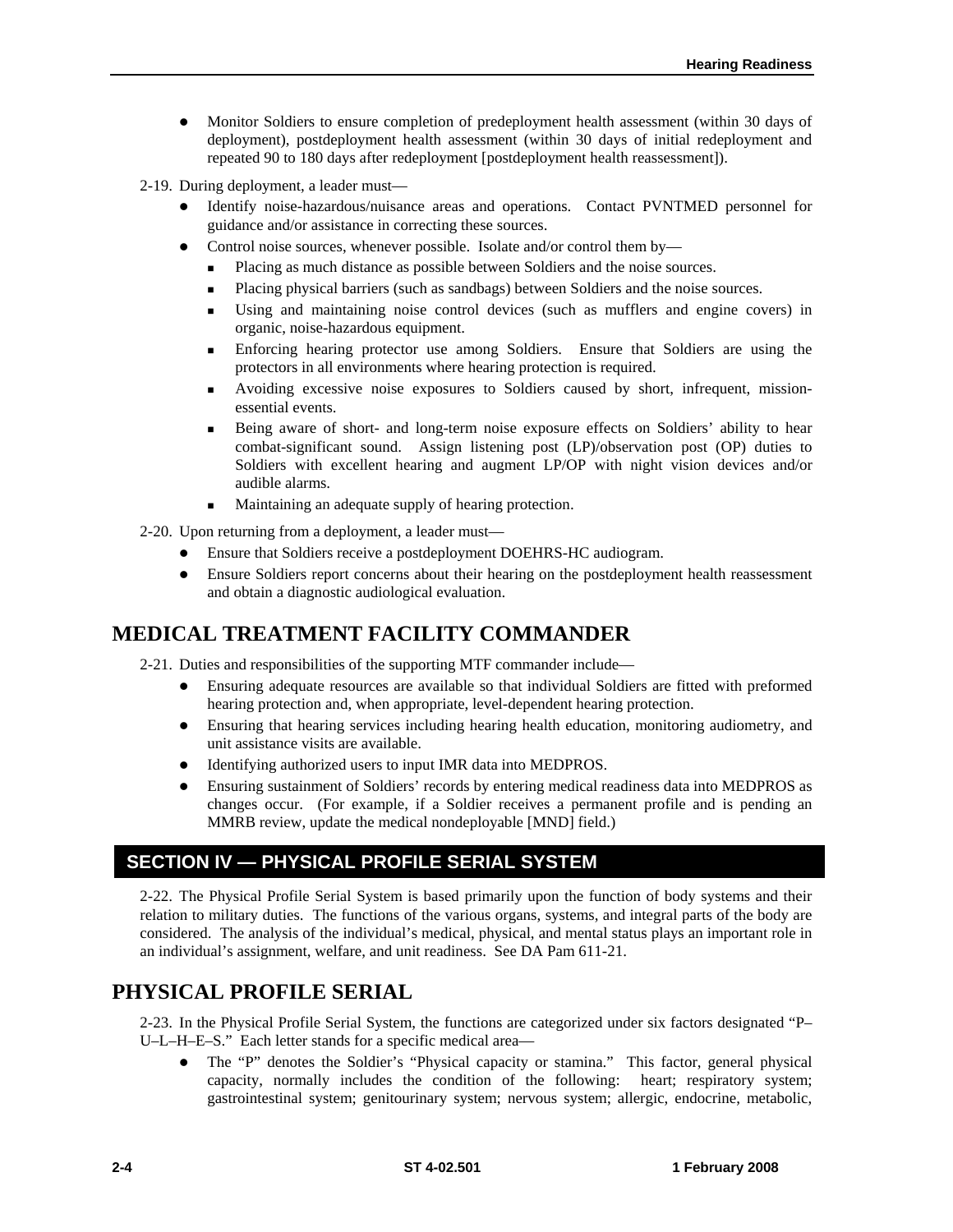and nutritional diseases; diseases of the blood and blood forming tissues; dental conditions; diseases of the breast and other organic defects; and diseases that do not fall under other specific factors of the system.

- The "U" denotes the Soldier's "Upper extremities." This factor concerns the hands, arms, shoulder girdle, and upper spine (cervical, thoracic, and upper lumbar) with regard to strength, range of motion, and general efficiency.
- z The "L" denotes the Soldier's "Lower extremities." This factor includes the feet, legs, pelvic girdle, lower back musculature, and lower spine (lower lumbar and sacral) with regard to strength, range of motion, and general efficiency.
- The "H" denotes the Soldier's "Hearing and ears." This factor describes auditory acuity and diseases and disorders of the ear.
- z The "E" denotes the Soldier's "Eyes." This factor addresses visual acuity, as well as diseases and defects of the eye.
- The "S" denotes the Soldier's "Psychiatric." This factor concerns personality, emotional stability, and psychiatric diseases.

2-24. The basic purpose of the Physical Profile Serial System is to provide an index to overall functional capacity through four numerical designations (1, 2, 3, or 4). For example, if a military job permits a serial profile of "123123," this means, in order to qualify for that job, a person would have to be medically rated a "1" in the area of "Physical Capacity or Stamina," a medical rating of "2" in the area of "Upper Extremities," have a medical rating of "3" in the area of "Lower Extremities," a rating of "1" in the area of "Hearing and Ears," a rating of "2" for the "Eyes," and a rating of "3" for "Psychiatric."

2-25. The meaning of the numerical designators are as follows:

- An individual having a numerical designation of "1" under all factors is considered to possess a high level of medical fitness.
- z A physical profile designator of "2" under any or all factors indicates that an individual possesses some medical condition or physical defect that may require some activity limitations.
- A profile containing one or more numerical designators of "3" signifies that the individual has medical conditions or physical defects that may require significant limitations. For those applying for initial service, this designation is usually a disqualifier. Individuals already in the service should receive assignments commensurate with their physical capability for military duty.
- A profile serial containing one or more numerical designators of "4" indicates that the individual has medical conditions or physical defects of such severity that performance of military duties must be drastically limited. This is a disqualifier for both entering the military and for continued military service.

2-26. The "H" position, the 4th value in the profile series, is the designation for hearing and condition of the ears. The ability to hear, as well as the presence of any disorders of the ears, are noted based on the following categories:

- 1—The average hearing threshold for each ear at 500, 1000, and 2000 Hertz (Hz) is not more than 25 decibel (dB) with no individual value greater than 30 dB at these frequencies. The value should not be over 45 dB at 4000 Hz or over 35 dB at 3000 Hz.
- 2—The average hearing threshold for each ear at 500, 1000, 2000 Hz is not more than 30 dB, with no individual value greater than 35 dB at these frequencies. At 4000 Hz, the value should not be over 55 dB or audiometer level 30 dB at 500 Hz, 25 dB at 1000 and 2000 Hz, and 35 dB at 4000 Hz in better ear. If one ear has very poor hearing (can be deaf) the audiometer values for the better ear should be over 30 dB at 500 Hz, 25 dB at 1000 Hz and 2000 Hz, 45 dB at 3000 Hz, and 35 dB at 4000 Hz.
- 3—Speech reception threshold (SRT) in the better ear is not greater than 30 dB hearing level (HL), measured with or without a hearing aid, or acute or chronic ear disease.
- 4—Functional level below the standard of "3."

2-27. Only an audiologist or a physician can write a hearing profile.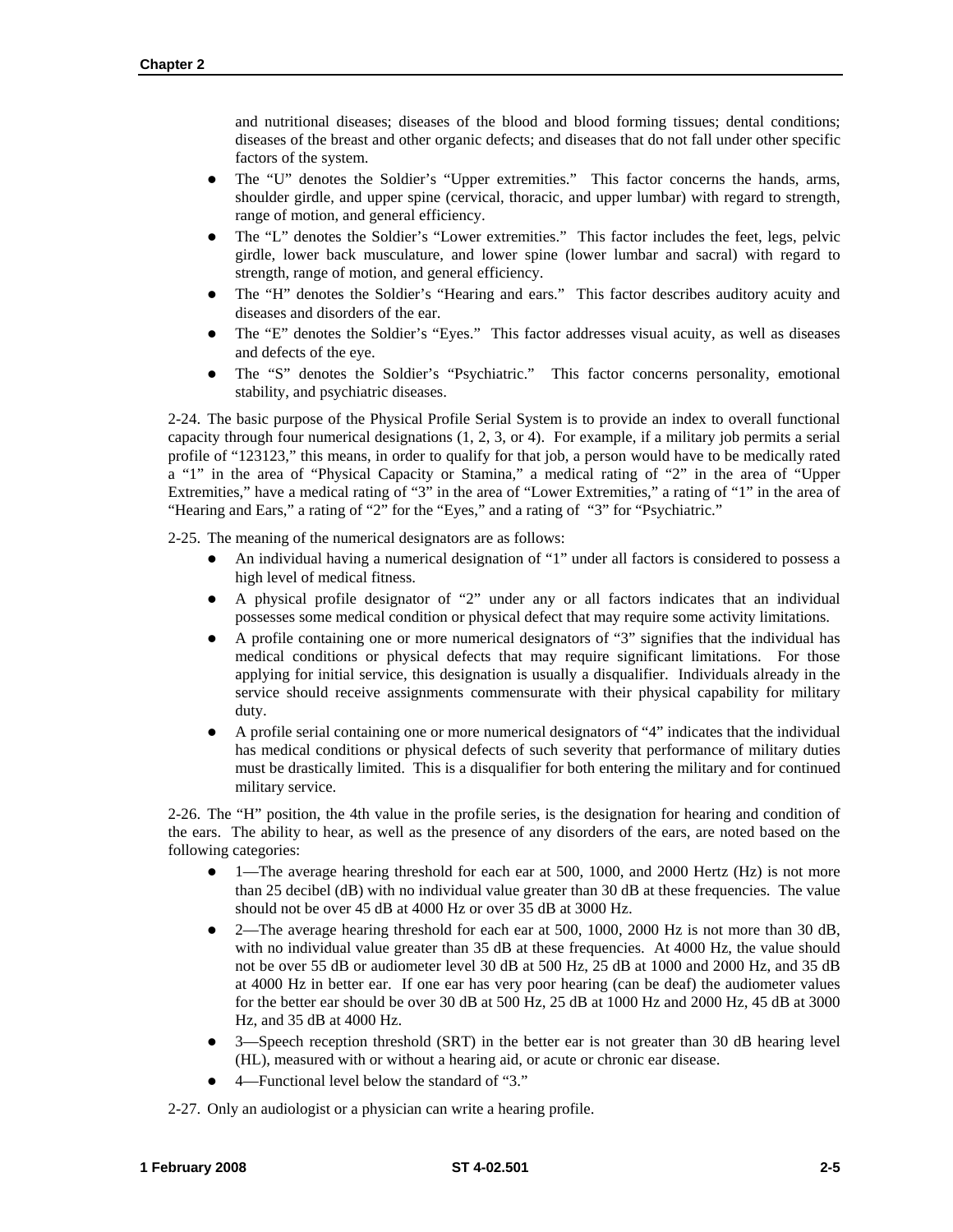2-28. If a Soldier is identified as having an H-3 profile, then a Speech Recognition in Noise Test (SPRINT) will have to be administered.

### **TEMPORARY VERSUS PERMANENT HEARING PROFILES**

2-29. A profile is considered permanent unless a modifier of "T" (temporary) is added. Temporary and permanent hearing profiles may be assigned or changed by an audiologist. Changing from or to a permanent designator of "3" or "4" also requires the cosignature of a physician approving authority.

2-30. A temporary profile is given if the condition is considered temporary, the correction or treatment of the condition is medically advisable, and the correction will usually result in better hearing sensitivity.

2-31. Soldiers on active duty and Reserve Component (RC) Soldiers not on active duty with a temporary profile will be medically evaluated at least once every 3 months at which time the hearing profile may be extended by the profiling officer.

2-32. Temporary profiles should specify an expiration date. Otherwise, the profile will automatically expire at the end of the third month.

*Note*. In no case will an individual in military status carry a temporary profile that has been extended for more than a total of 12 months without positive action being taken either to correct the defect or to effect another appropriate disposition.

2-33. Whenever a temporary hearing profile is recorded on a DA Form 3349, Standard Form (SF) 88 (Medical Record—Report of Medical Examination), or is referred to in a routine personnel action, the modifier "T" will be entered immediately preceding the appropriate PULHES numerical designator.

2-34. Temporary hearing profiles are not entered into MEDPROS.

### **MILITARY OCCUPATIONAL SPECIALTY MEDICAL RETENTION BOARD**

2-35. The MMRB is an administrative board charged with the responsibility to evaluate a Soldier's ability or inability to perform duties required of his military occupational specialty (MOS) in a field environment anywhere in the world. All Soldiers with a permanent "3" or "4" in one or more of the PULHES must be referred for evaluation to an MMRB. Soldiers with temporary profiles are not seen by the MMRB board, until or unless the profile becomes permanent.

2-36. The following are within the scope of the MMRB's recommendations—

- Retain the Soldier in current MOS–fully deployable.
- Reclassify because the Soldier cannot perform MOS.
- Identify that the probationary period does not exceed six months.
- Refer the Soldier to the Army's Physical Disability Board.
- 2-37. The following are MMRB restrictions pending final action, the Soldier cannot—
	- Reenlist or attend service schools.
	- Deploy nor have a permanent change of station.

2-38. Soldiers, pending a MMRB evaluation or a decision on MMRB recommendations, must remain available for TDY and field duty within the duty limitations of their profile.

2-39. The Soldier's immediate commander will write a physical capability evaluation that addresses the impact of the profile limitations on the Soldier's ability to perform the full range of his primary MOS duties.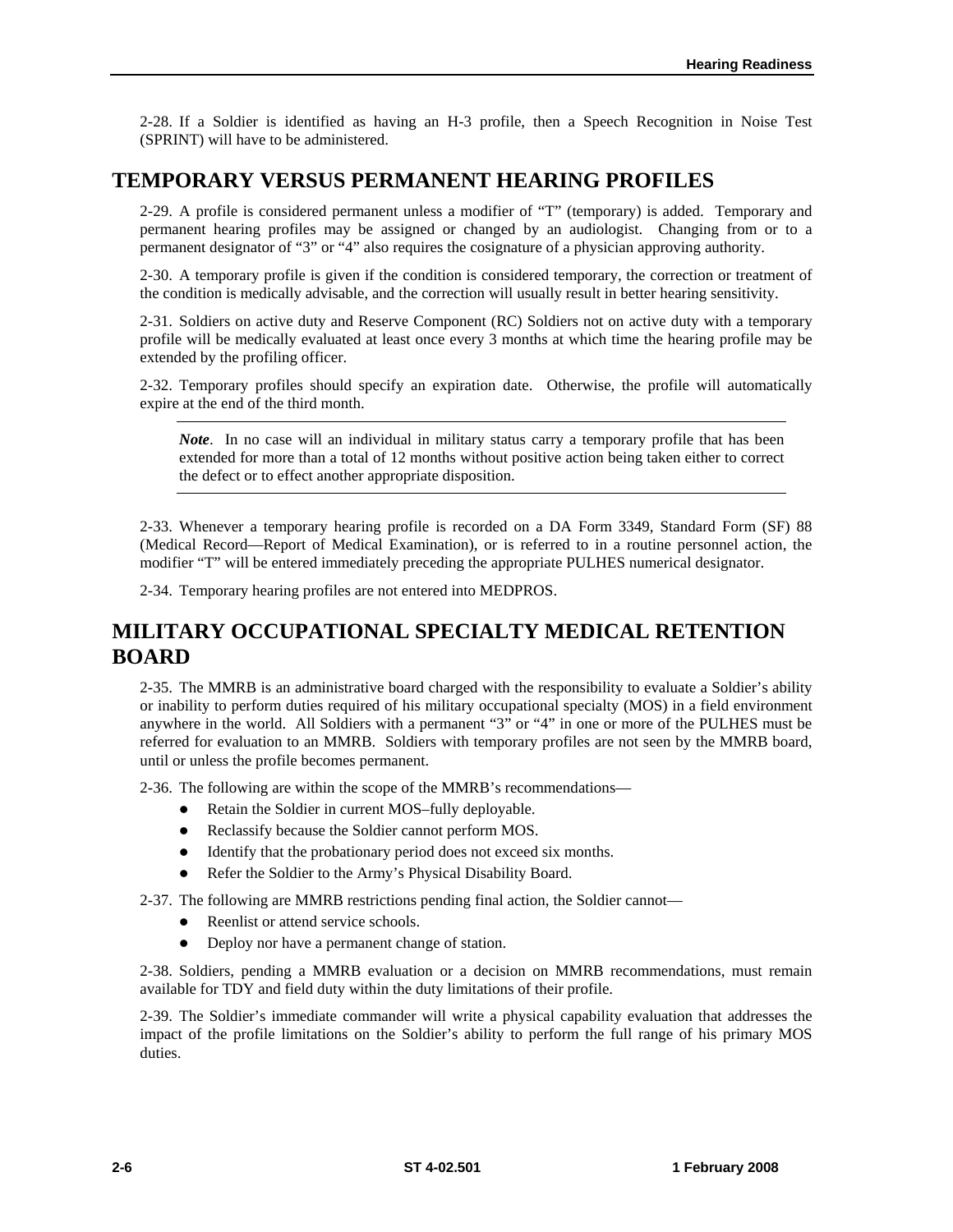2-40. Soldiers below the rank of sergeant major will be counseled by the unit first sergeant on the impact of an MMRB decision regarding retention of the Soldier's attendance at noncommissioned officer education system courses and career progression.

2-41. The MMRB Convening/Approval Authority is the General Courts Martial convening authority. The MMRB convenes monthly or quarterly depending on the number of Soldiers that require boarding. The Personnel Management Branch, Military Personnel Services Division, prepares a memorandum announcing the date, time, and place the board will convene.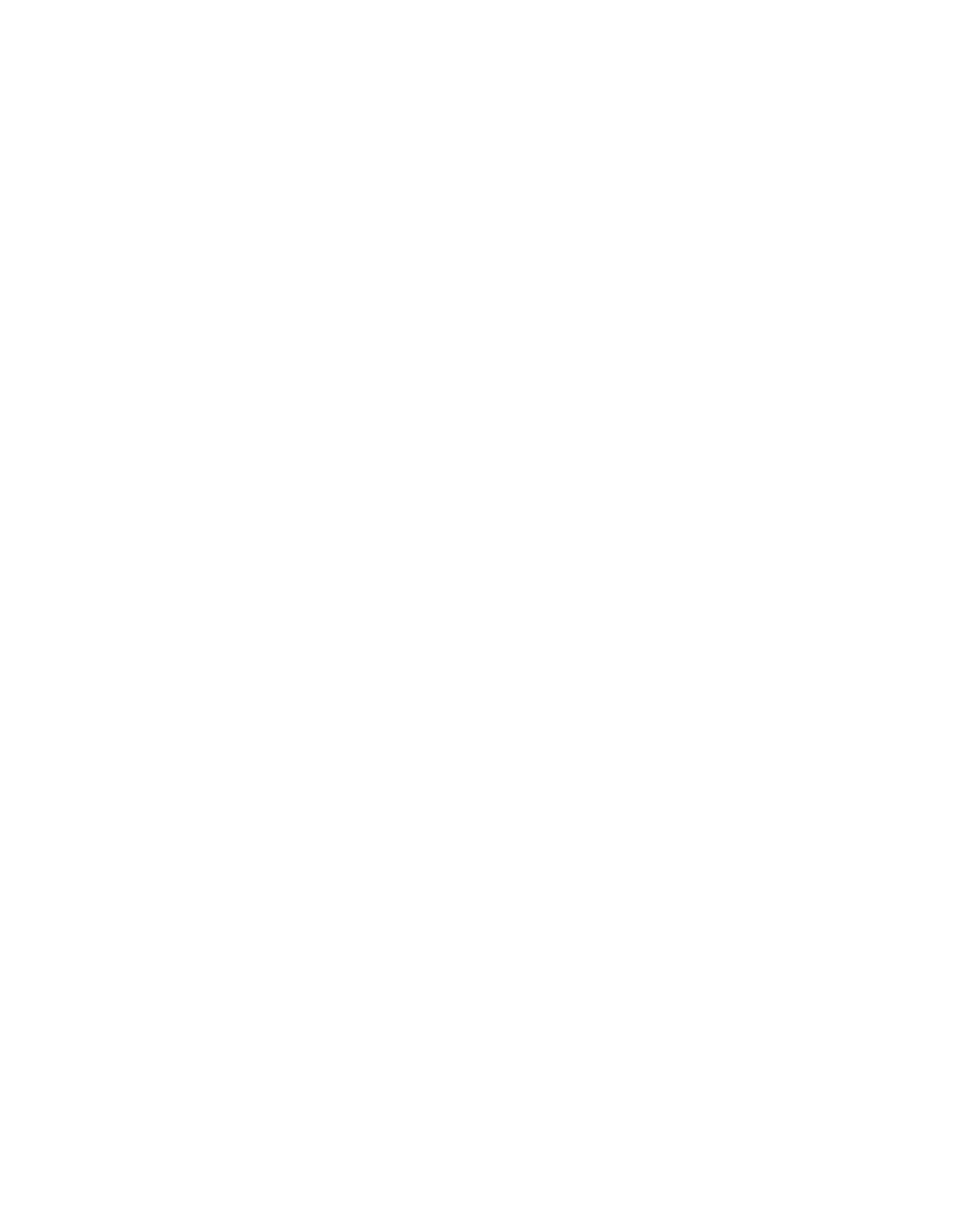## **Chapter 3 Clinical Services**

Quantifying a Soldier's HR classification, as well as determining the extent of injury from noise exposure, requires a more thorough evaluation than monitoring audiometry. Delivering these clinical services as far forward on the battlefield as possible is critical to providing leaders with Soldier hearing status information and limits unnecessary loss of duty time incurred if a Soldier is evacuated for these services. Current operations have shown that it is feasible to place these services as far forward as the CSH. In garrison, clinical audiology services are a normal part of the Soldier readiness cycle.

#### **SECTION I — AUDIOLOGICAL EVALUATIONS**

3-1. Audiological evaluations vary both in complexity and time but include an examination of a Soldier's hearing, balance, and nervous system. In combat, these evaluations are considered pertinent for determining Soldier readiness and fitness for returning to duty in an area of operations. Beyond these evaluations, a Soldier would likely be referred out of theater to ensure that the proper diagnosis and treatments are covered.

#### **PROCESS AND RATIONALE**

3-2. The purpose of an audiological assessment is to quantify and qualify hearing in terms of the degree and cause of hearing loss.

3-3. Audiological evaluation is also carried out for purposes of monitoring an already identified hearing loss. Once a particular hearing loss has been identified, a treatment and management plan is put into place. The plan may include medical or surgical intervention, prescription of personal hearing aids, assistive listening devices, aural rehabilitation, or monitoring the condition for changes. Training and counseling regarding how to prevent hearing loss from occurring with the use of hearing protection will also be addressed.

3-4. Once a treatment and management plan is in place, it is still important for a Soldier's hearing loss to be checked periodically to determine its stability (Is it changing? Has it improved as a result of medical intervention? Is it getting worse? Have new conditions come into play that have affected the original condition?).

#### **HEARING TEST PROCEDURES**

3-5. A hearing test is given to find out the faintest tones a person can hear at selected pitches (frequencies) from low to high. During this test, the Soldier will wear earphones. The Soldier taking the test is instructed to give some type of response such as raising a finger or hand or pressing a button.

#### **SPEECH RECOGNITION IN NOISE TEST**

3-6. To determine medical standards for different jobs and to ensure that military members are medically qualified to perform their duties, the military developed a medical profile indicator known as the Physical Profile Serial System (Chapter 2, Section IV). This system is critically important in combat because Soldiers that suffer from auditory injuries in theater must be evaluated for fitness of duty.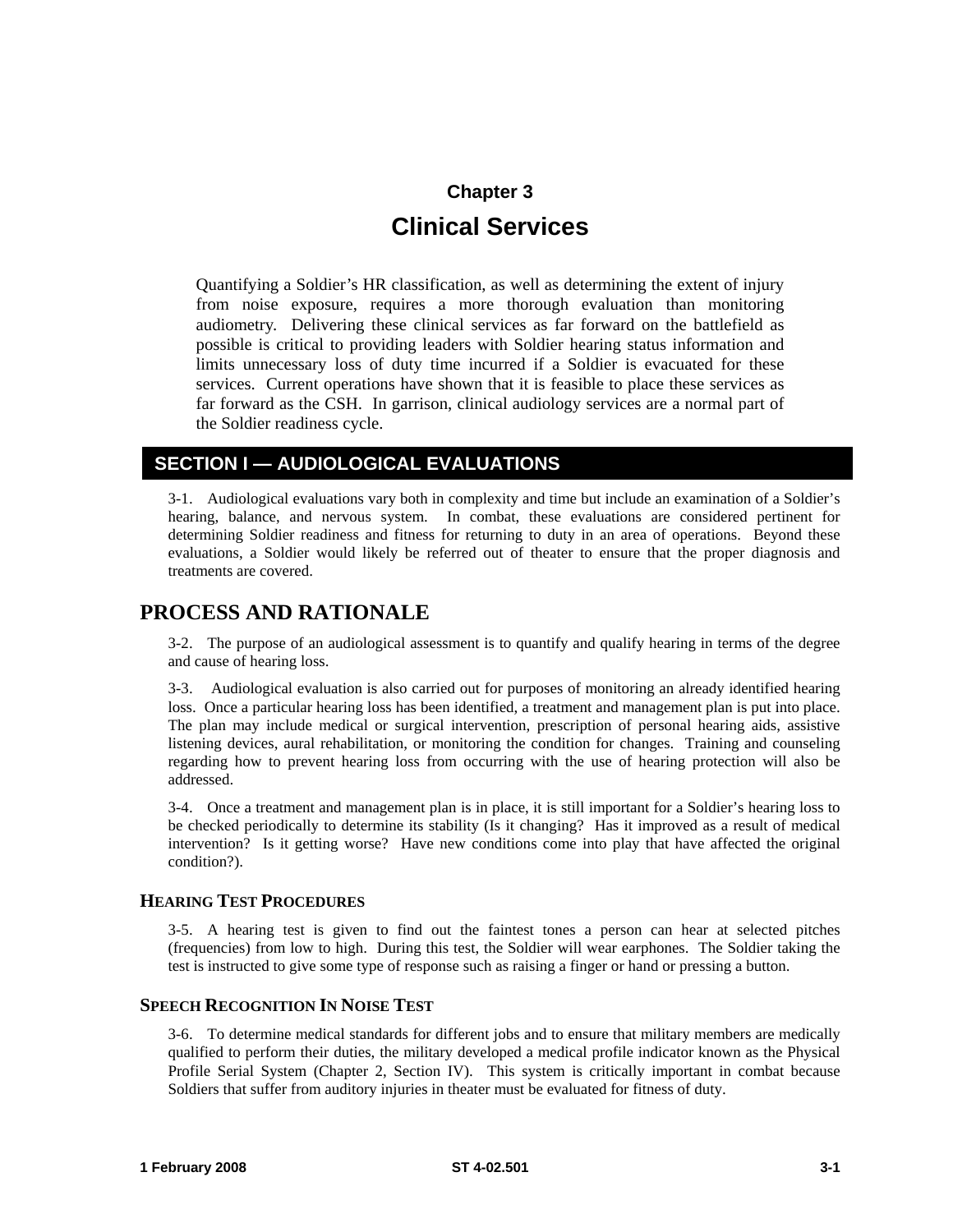3-7. When a Soldier is assigned a permanent H-3 hearing profile by an audiologist, further evaluation is warranted. The SPRINT will be used to assess the communication ability of the Soldier and in the recommendation the audiologist makes to an MMRB. The category of the SPRINT is determined as a function of the Soldier's percentile of words heard correctly and the years of service the Soldier has served in the Army.

3-8. Soldiers can score differently because the pattern of damage in the inner ear varies from person to person. Therefore, two different Soldiers with the same amount of hearing loss can have different levels of speech recognition, particularly in the presence of background noise.

3-9. Recommendations based on Soldier performance on the SPRINT will be made to the MMRB and considered when completing the physical profile assignment limitations of DA Form 3349. The recommendations provide appropriate information with which the board can make a final determination on the disposition of the Soldier.

#### **NOISE-INDUCED HEARING LOSS**

3-10. Noise-induced hearing loss is sometimes seen as an injury secondary to other major trauma resulting from IED, mine, mortar, or grenade explosions and RPG attacks. Yet, NIHL affects the high frequencies and can have a negative effect on both communication and the correct identification of noise signatures. Hearing is a multidimensional sense that provides an indispensable amount of information on the battlefield. When hearing loss is present, the ability to conduct auditory tasks is greatly diminished; therefore, good hearing is essential. Some Soldiers experience temporary NIHL and become a liability or hazard to their unit in combat.

3-11. Noise-induced hearing loss can be caused by repeated exposure to loud noises and, in some cases, one single exposure.

3-12. Hazardous noise is characterized into two categories (see DA Pam 40-501)—

- Impulse noise: Any sound that is less than 0.5 seconds in duration, such as a weapon firing or an explosion.
- $\bullet$  Steady-state noise: Any sound that is greater than 0.5 seconds in duration, such as an electrical generator or loud music.
- 3-13. Several factors influence the effects of impulse noise on a Soldier's hearing—
	- $\bullet$  Intensity of the impulse.
	- Duration of individual impulses.
	- Number of impulses per exposure.
	- Frequencies of the sound.
	- Angle of exposure.
	- Individual genetic susceptibility to NIHL.

#### **SECTION II — TEMPORARY VERSUS PERMANENT HEARING LOSS**

#### **TEMPORARY THRESHOLD SHIFT**

3-14. When Soldiers are exposed to a loud noise, impulse or steady-state, hearing loss may last up to 48 hours. This is called a TTS. The hearing loss is real and is caused by the nerves in the inner ear being traumatized by hazardous noise. Tinnitus typically accompanies the TTS.

3-15. Hearing thresholds may return to normal after a quiet rest period; however, significant strain has been placed on the structures of the inner ear and some degree of permanent hearing loss may result. Temporary threshold shifts may occur from riding in a tactical vehicle without hearing protection, exposure to loud music, or firing a weapon without hearing protection.

3-16. Repeated TTS will result in a permanent hearing loss.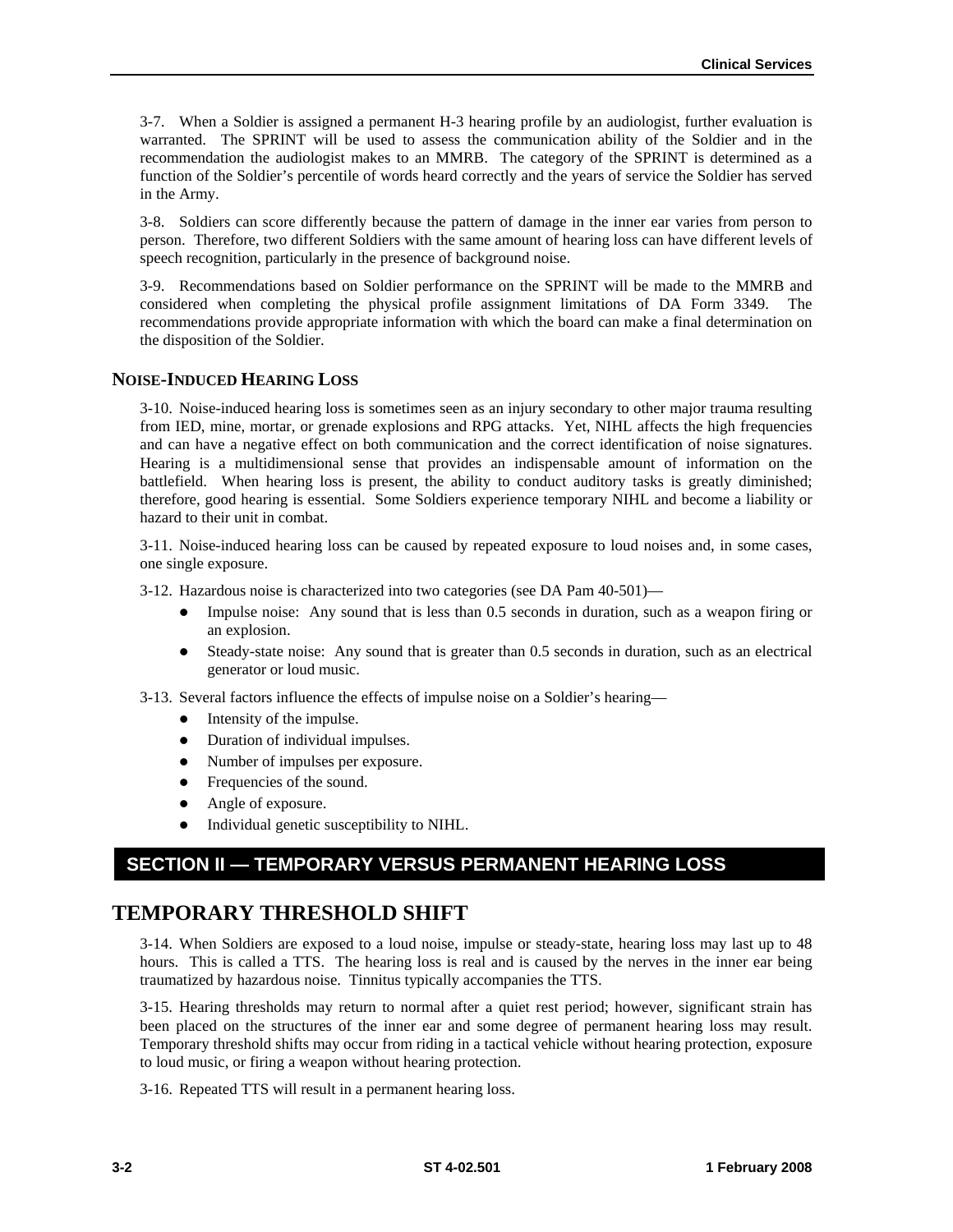3-17. Temporary threshold shift caused by impulse or steady-state noise can be prevented by the regular use of properly fitting hearing protection.

#### **PERMANENT HEARING LOSS**

3-18. Permanent hearing loss typically occurs gradually. Loud noises damage the hair cells in the inner ear. Because they are nerve cells, they do not recover. When this occurs, sounds become distorted or muffled and it is difficult for the Soldier to understand speech. Since there is no blood or pain associated with this type of permanent hearing loss, the Soldier is usually unaware of the loss. However, it can be detected with a hearing test.

3-19. Permanent hearing loss due to impulse or steady-state noise causes more hearing loss to occur in the higher frequencies (above 2000 Hz) of the hearing range. This is due to the anatomical structure of the inner ear. As a result, many speech sounds such as consonants become inaudible. Since consonant sounds make speech intelligible by segmenting the vowel sounds, speech becomes distorted and difficult to interpret, particularly in the presence of background noise.

3-20. Vowel sounds are lower in pitch and typically still audible even in the presence of noise-induced permanent hearing loss, Soldiers may state that they can hear, but not understand what is said.

3-21. No cure is available for permanent hearing loss. However, permanent hearing loss caused by impulse or steady-state noise can be prevented by the regular use of hearing protection.

#### **CONDUCTIVE HEARING LOSS**

3-22. Conductive hearing loss is defined as hearing loss occurring because of interference in the sound conduction process. Common causes include ear infections, impacted ear wax, as well as damage to the ear's structures from very loud impulse noise.

3-23. When a Soldier is exposed to a very loud impulse noise, such as an explosion, hearing loss may occur as a result of eardrum rupture or physical disruption of the hearing bones. If there is a hole in the eardrum or a break in the middle ear bones, the sound vibrations are not transmitted through the middle ear to the hair cells of the inner ear for processing.

3-24. A conductive hearing loss is temporary with medical intervention.

#### **TINNITUS**

3-25. Stress from loud noise damages the inner ear; a ringing, buzzing, or hissing sound may be perceived by the exposed Soldier. This is called tinnitus. Stress, stimulants, and noise can contribute to or worsen tinnitus.

3-26. Tinnitus may be temporary. However, once loud noises cause a permanent hearing loss, these sounds are typically permanent and can add to a Soldier's difficulty hearing.

3-27. Tinnitus does not have a 100 percent cure or treatment. Tinnitus is recognized as a disability by the VA. Tinnitus can be prevented by the regular use of hearing protection.

#### **EAR POISONS (OTOTOXINS)**

3-28. Exposure to certain chemicals, either alone or in concert with noise, may also result in hearing loss.

3-29. Some of these potentially harmful chemicals are toluene, xylene, n-hexane, organic tin, carbon disulfide, mercury, organic lead, hydrogen cyanide, diesel fuel, kerosene fuel, jet fuel, organophosphate pesticides, and nerve agents.

3-30. A base camp survey must be conducted by the PVNTMED personnel to determine potential ototoxic hazards. Preventing Soldier contact with chemical hazards is the first line of defense against ototoxic chemical exposure. If this is not possible, the PVNTMED personnel will provide specific guidance on the use of personal protective equipment such as hearing protection, eye protection, gloves, or respirators.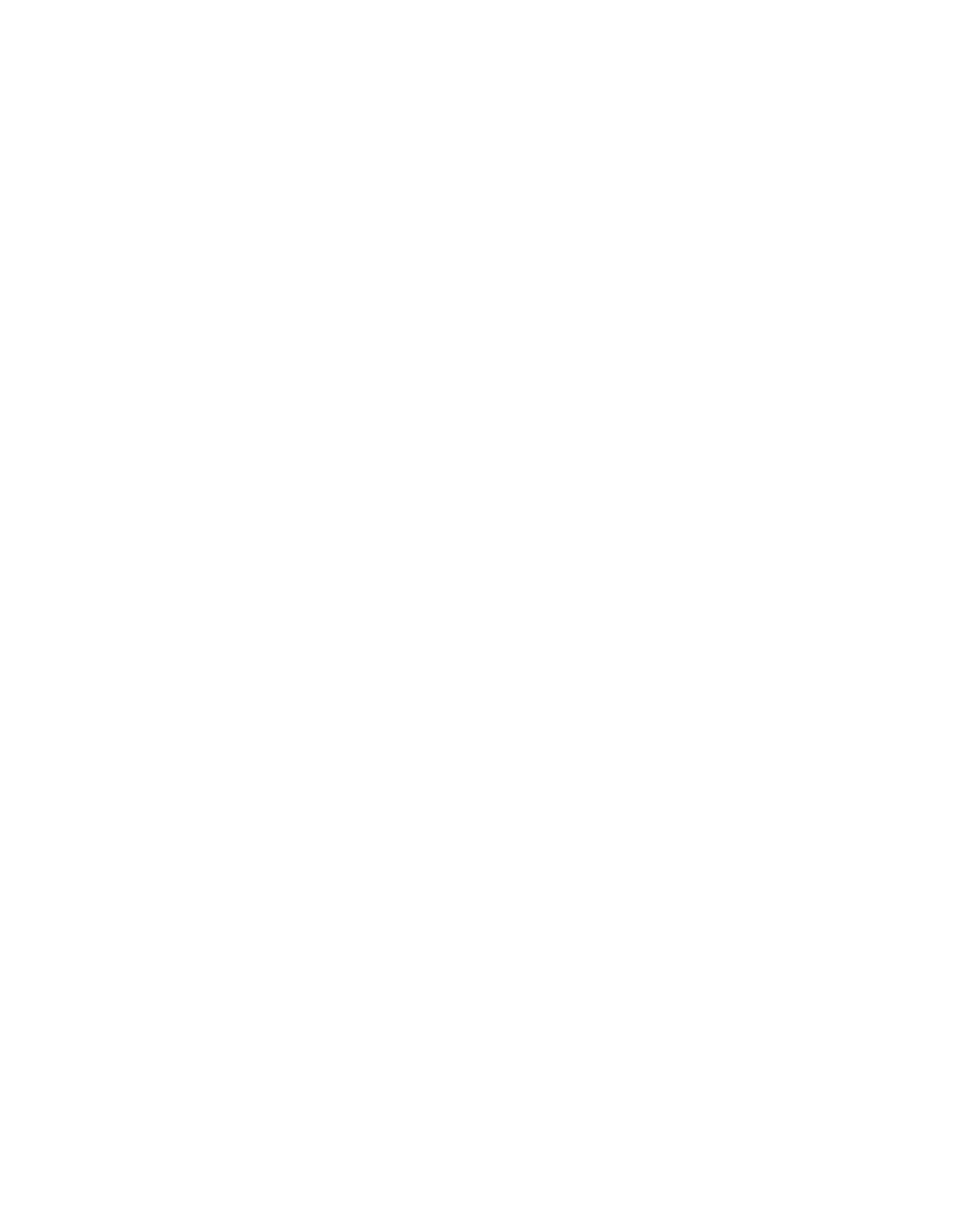## **Chapter 4 Operational Hearing Services**

Maintaining normal hearing ability is a deployment concern for Soldiers since effective communication is dependent on normal hearing. This is especially true in operational environments where hazardous and nuisance noise is prevalent. A once fit Soldier exposed to an explosion could in an instant lose enough hearing to no longer be combat effective. The purpose of this chapter is to provide information on noise assessment and reduction and hearing protection to reduce the impact of noise and NIHL on military operations.

#### **SECTION I — OPERATIONAL HEARING CONSULTANT**

4-1. One military audiologist (AOC 72C), in the rank of lieutenant colonel, can be attached to the medical command. This subject matter expert will answer directly to the command surgeon providing HR oversight. Roles and responsibilities include, but are not limited to—

- Providing policy guidance on operational hearing conservation matters.
- Maintaining liaison with deployed medical units on hearing-related issues.
- Monitoring and analyzing hearing loss trends of deployed Soldiers and the impact on unit readiness through MEDPROS, DOEHRS-DR and the Joint Medical Workstation (JMeWS).
- Providing oversight and consultative and technical services to support operational noise evaluation and provide on-site technical assistance.
- Reviewing medical command, Office of The Surgeon General (OTSG), DOD, and DA documents that pertain to operational noise evaluation.

#### **SECTION II — IDENTIFYING NOISE LEVELS AND SOURCES**

4-2. Noise is unwanted sound. The impact of noise on military operations cannot be overstated. Noise distracts, disturbs, and interferes with communication and sleep. At worst, it affects Soldier performance, behavior, and hearing.

4-3. While low-level sounds may be annoying, exposure to those above conversational speech levels produce symptoms of stress such as increased heart rate and blood pressure and headache, as well as faster and shallower breathing. While Soldiers can attempt to ignore noise, its effects contribute to decreased attention, energy levels, and effective communication; fatigue; and irritability.

4-4. Although sophisticated equipment is needed to quantify noise levels, all Soldiers have the ability to identify noise levels and sources that impact operations. In situations where more thorough noise assessment is required, PVNTMED personnel may be contacted for assistance.

4-5. Some examples of noise sources include: generators, intermittent landings of rotary- or fixed-wing aircraft, tactical vehicles entering or leaving the compound, and intermittent field radio communications.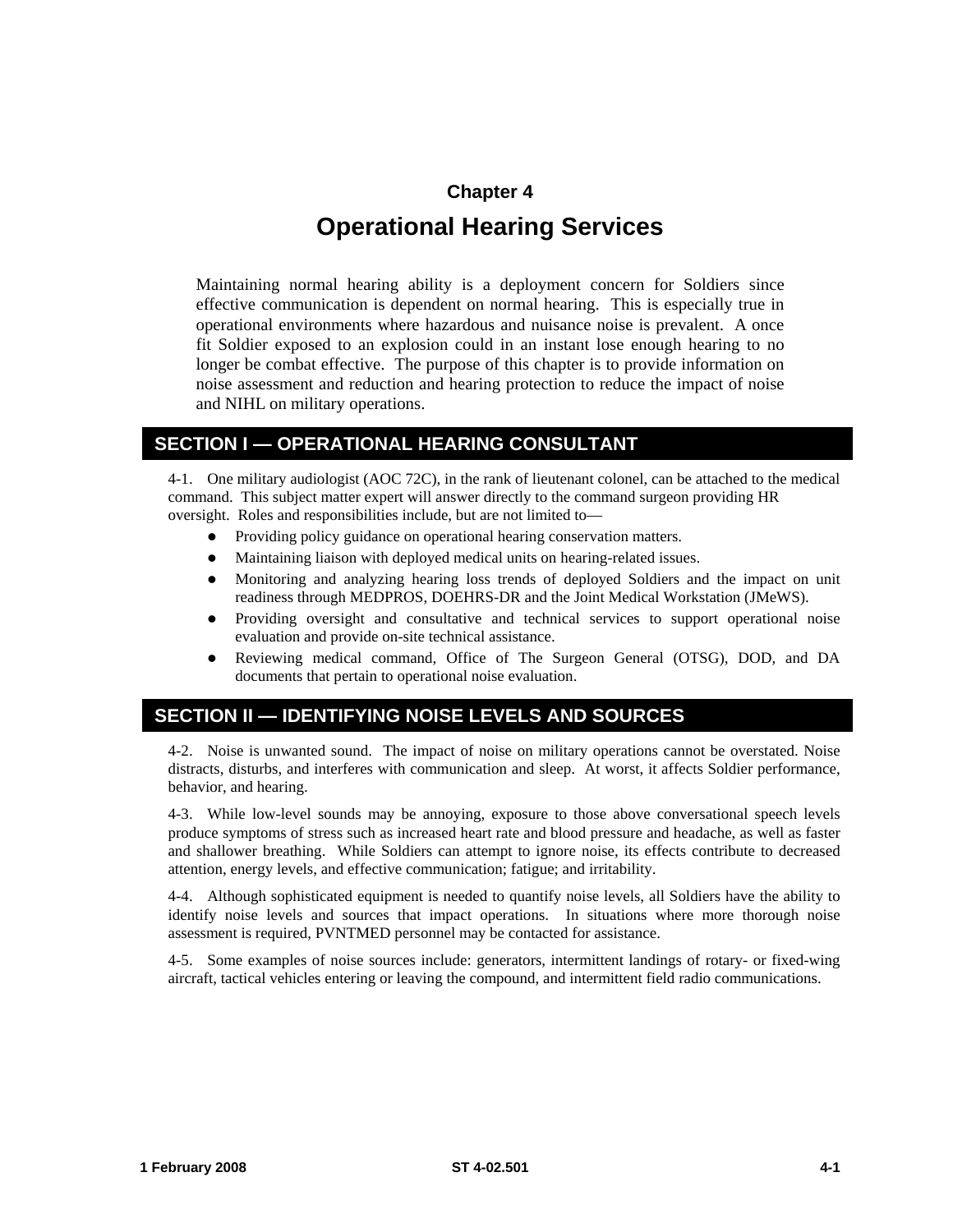### **SECTION III — REDUCING NOISE LEVELS**

### **ENGINEERING CONTROLS**

4-6. For hearing purposes, engineering controls are defined as any modification or replacement of equipment or related physical change at the noise source or along the transmission path (with the exception of hearing protectors) that reduces the noise level at the Soldier's ears.

- 4-7. Typical engineering controls involve—
	- Reducing noise at the source.
	- $\bullet$  Interrupting the noise path.
	- Reducing reverberation.
	- Reducing structureborne vibration.
	- Increasing the distance between the noise source and the operation.

4-8. Common examples of the implementation of such controls are—

- Moving the affected personnel further from the noise, such as locating the personnel in the quietest area of the tactical operations center (TOC).
- Erecting acoustical enclosures and barriers, such as sandbags around a generator.
- Installing sound-absorbing material.
- Installing vibration mounts and providing proper lubrication.

4-9. Engineering controls can range from the simple (such as sandbagging) to the extremely complex (such as designing a quiet engine). For more complex engineering controls, it's important to have a thorough understanding of noise intensities and spectral characteristics. This requires an advanced survey by PVNTMED personnel.

4-10. In order to implement engineering controls, it is important to understand how sound travels. Airborne sound is heard transmitted through the air. While structureborne sound is transmitted through objects. Both air- and structureborne sounds must be considered in sound isolation.

4-11. Since the Soldiers who operate or maintain and repair equipment are often the ones who know the most about the processes involved, they must feel free to express their concerns and ideas to their chain of command so that the noise-control devices will be as practical and effective as possible. Soldiers also have the responsibility of learning to operate their machines with the noise controls in place, of maintaining the controls properly, and of notifying the appropriate personnel when additional maintenance is needed.

4-12. Two aspects must be considered when isolating noise sources: keeping sound out of the listening environment and retaining sound within the listening environment. Vibrations from equipment in direct contact with the structure can cause walls and floors to vibrate. They become sounding boards or sound conductors and tend to amplify sound.

4-13. There are two types of airborne noise: reflected and transmitted. Reflected noises occur within an enclosed space and bounce back and forth against hard surfaces. Transmitted noises travel into other rooms through entryways, ductwork, windows, and walls. Generators, low flying helicopters, and tactical vehicle traffic can produce substantial amounts of airborne noise.

4-14. Reflected noise increases the intensity of the noise by prolonging the effect. It is most noticeable in empty rooms or those furnished primarily with hard-surface materials, such as in a motor pool or aircraft hangar. Soft, thick, porous materials work best in reducing reflective noise. Some simple ways to reduce reflective airborne noise in an enclosure include the use of acoustic tiles or sandbags.

4-15. Airborne noise travels through any opening where air can get through. Sound waves put walls into motion causing sound to radiate into adjoining rooms. Sound will find its way through the smallest crack. Separating the noisy equipment and the area of operations by increased distance wherever possible or using barriers to block sound waves and to keep them from traveling into a room or a tent are the best solutions in a field environment where structural improvements are not feasible.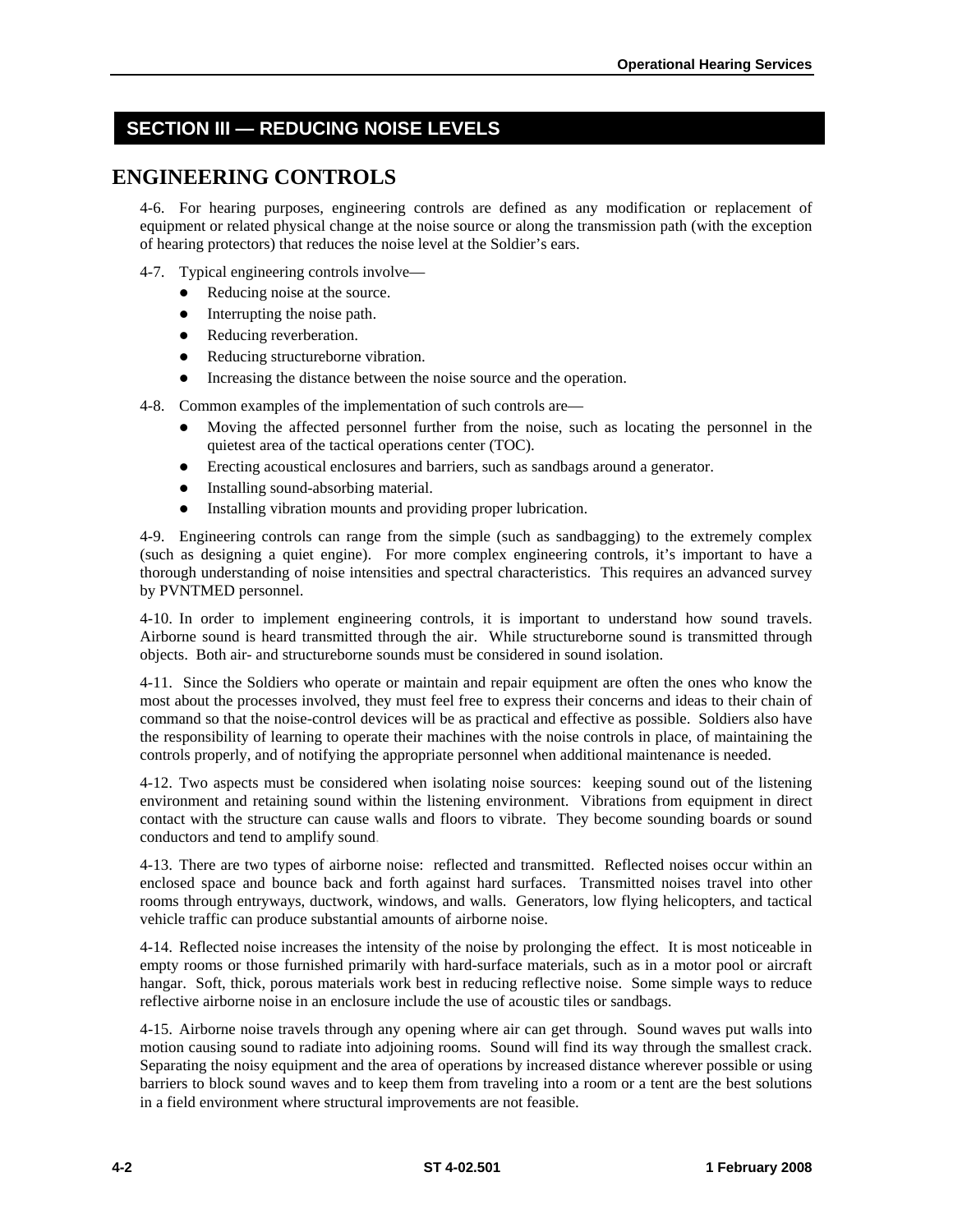<span id="page-26-0"></span>4-16. Platoon leaders are responsible for ensuring that the chain of command is aware of the need for engineering controls and their benefits. They should ensure that the unit has thoroughly assessed the hazardous noise threat through site noise surveys by their PVNTMED detachment or supporting military audiologist.

### **ADMINISTRATIVE CONTROLS**

4-17. Administrative controls, defined as changes in the work schedule or operations which reduce noise exposure, may also be used effectively. Examples include operating noisy equipment when fewer Soldiers are exposed or shifting a Soldier to a less noisy job once a hazardous daily noise dose has been reached (see the equipment technical manual [TM] or PVNTMED personnel). This practice of rotating Soldiers between quiet and noisy jobs, as with a high heat-index work-rest cycle, may reduce the risk of substantial hearing loss in a few Soldiers. Preventive medicine personnel should be consulted as part of the risk management process.

4-18. The most effective administrative control is to provide quiet areas where Soldiers can gain relief from workplace noise. Areas used for breaks and dining facilities should be located away from noise. If these areas must be near noise, they should have noise barriers appropriately placed to minimize background noise levels.

4-19. Leaders must ensure that both engineering and administrative controls are implemented to reduce Soldier exposure to hazardous noise.

4-20. Purchasing quieter equipment is an important administrative noise control and must be considered whenever possible. Some benefits of purchasing quieter equipment—

- Protecting Soldiers.
- Preventing the need for additional noise barriers.
- Reducing stress and the other negative effects of nuisance noise.

4-21. Often, a noise-control effort may seem overwhelming. As a result, it may be tempting to determine noise control is not feasible and rely on hearing protection alone to prevent hearing loss. Hearing loss prevention measures are needed only until the noise is reduced to a safe level. Many times, two hazards may be removed at once, such as in the case of enclosing a noise source that also generates high heat levels. An enclosure may trap the noise while the heat is vented to the outside.

4-22. Finally, it is important to ensure that break areas are as free from noise as reasonably possible and that other avenues of administrative controls have been explored.

#### **SECTION IV — TACTICAL COMMUNICATIONS AND PROTECTIVE SYSTEMS**

4-23. A summary of the currently available technology in hearing protection devices follows. All technologies listed are subject to change without notice. Specifications set forth in this chapter are those listed by the manufacturer. The actual performance of the devices depends on the achieved fit and the noise environment. Selection of devices should be based on relevance to the mission requirement to include: type and intensity of noise, functional requirements, and compatibility with preexisting communication equipment. For example, a hearing protection solution integrated into one device may provide excellent speech understanding inside a vehicle, but would be inappropriate for use in dismounted operations or vice versa. In addition, assessment of the performance of these devices should take place in a training environment before they are incorporated into the theater. Many of the devices have training requirements set forth by the manufacturer.

4-24. Tactical communications and protective systems (TCAPS) contain talk-through capabilities and can connect to at least one radio and/or an intercom. The single-channel version can interface with one radio or the vehicle intercom. The dual-channel version can connect to two radios or one radio and the vehicle intercom. External microphones allow for perception of environmental sounds and process sound independently to better enable localization such as the ability to locate a sound source). Some devices use external voice microphones for out-going communications while other devices use internal microphones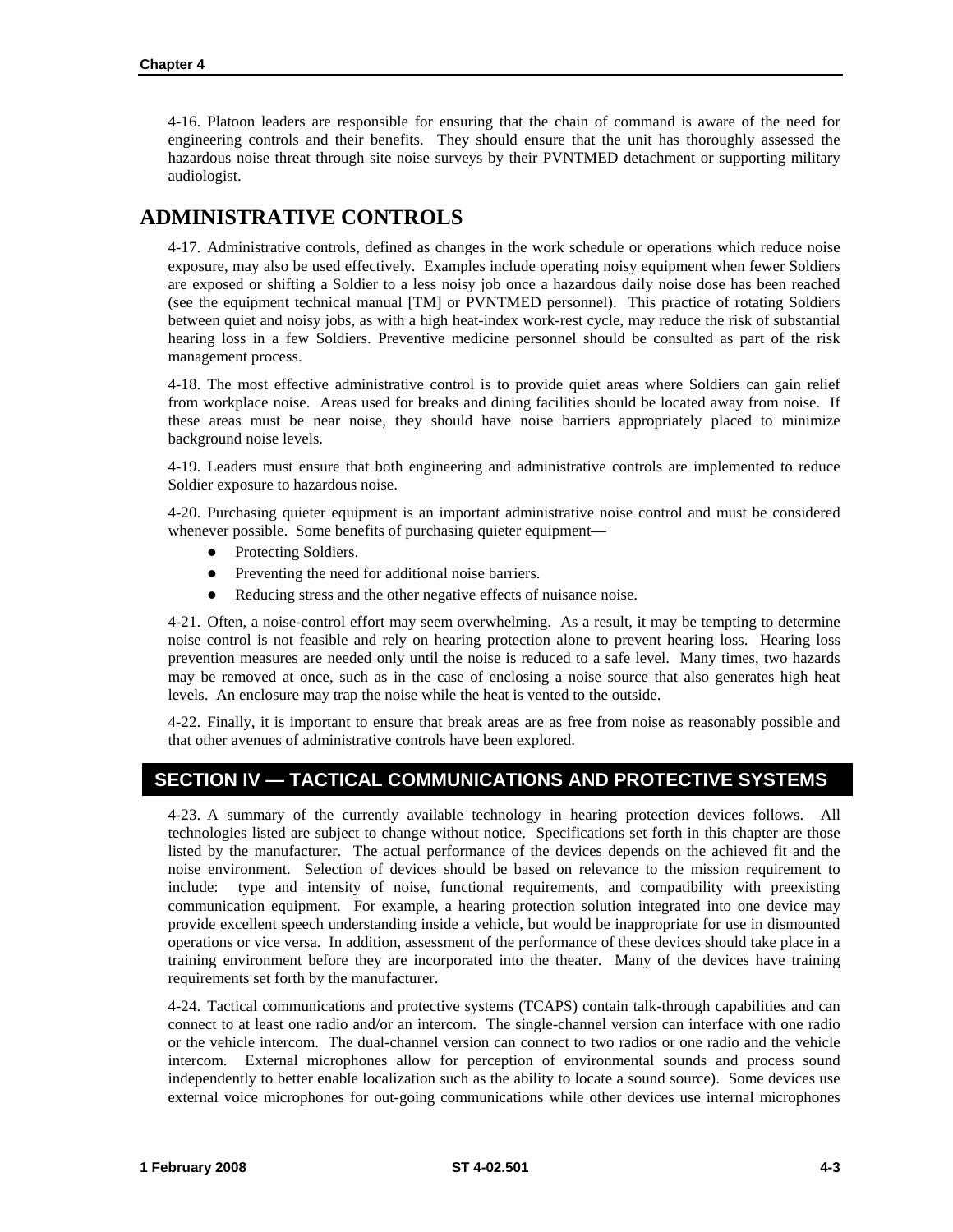<span id="page-27-0"></span>located in the external ear canal. Advantages of the internal microphones include elimination of the external boom microphone and reduction of background noise due to the placement of the microphone inside the ear canal. An active noise reduction (ANR) circuit reduces noise and can improve speech understanding in high-noise environments. The TCAPS come in two varieties: in-the-ear (ITE) devices and over-the-ear (OTE) devices.

### **IN-THE-EAR TACTICAL COMMUNICATIONS AND PROTECTIVE SYSTEMS**

4-25. A variety of in-the-ear tactical communications and protective systems (ITETCAPSs) are currently available. All have the same components which include a housing body, microphone, cables, and ITE inserts. An example of an ITETCAPS is shown in Figure 4-1.



**Figure 4-1. In-the-ear tactical communications and protective systems** 

4-26. Refer to manufacturer's specific instructions for donning and doffing.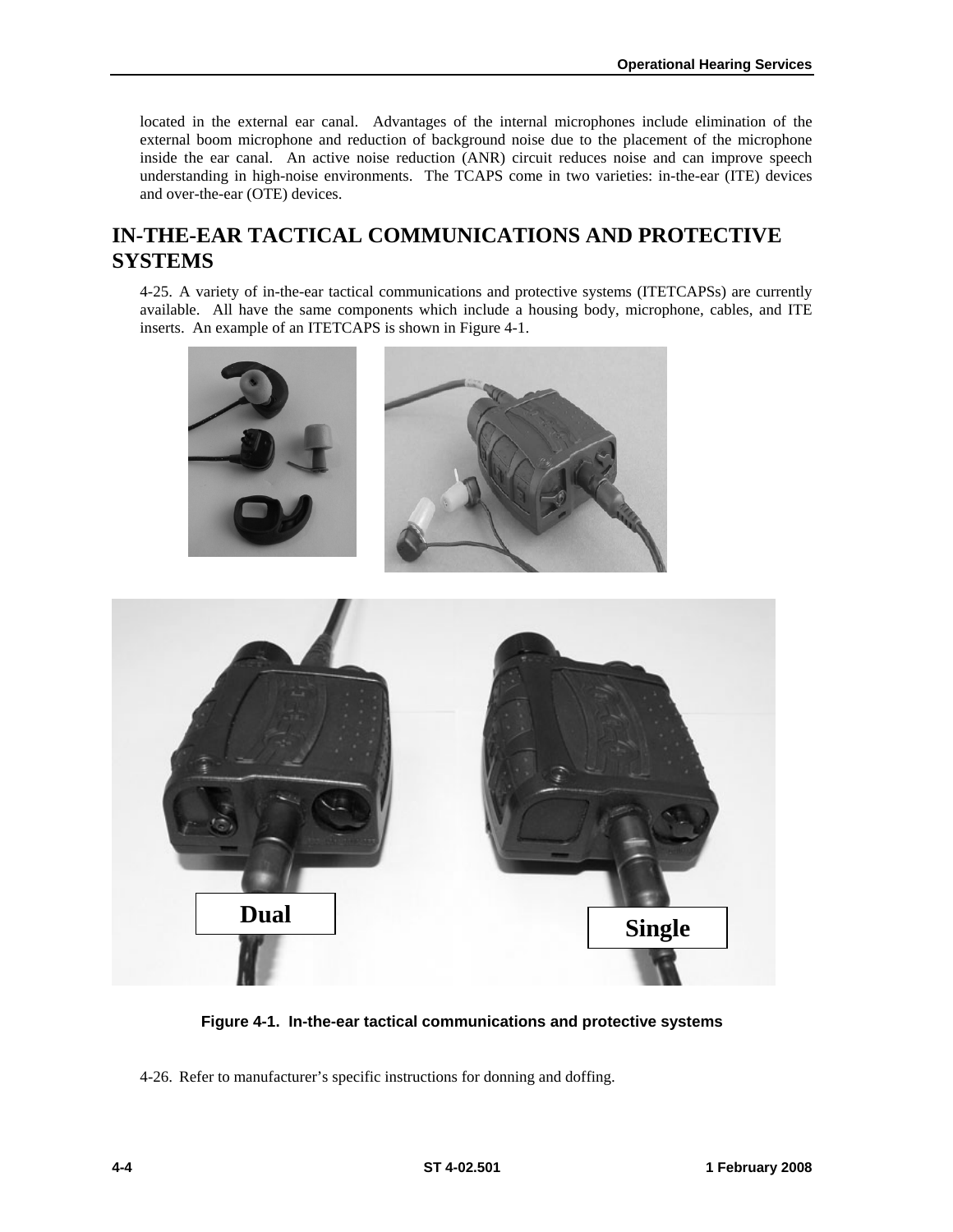- <span id="page-28-0"></span>4-27. Control devices are built into the equipment—
	- For device-specific controls, refer to manufacturer's information. An example of common controls and brief description of controls is provided in Figure 4-2.



#### **Figure 4-2. Common controls**

• All devices contain a volume control similar to Figure 4-3. The manufacturers recommend using the lowest volume setting for the radio since an increase could cause distortion and hazardous noise levels.



**Figure 4-3. Volume control** 

• The push-to-talk (PTT) feature transmits the user's voice over the intercom or radio. This mode will continuously transmit as long as this mode is selected. See Figure 4-4 for a graphic illustration of the push-to-talk button.



**Figure 4-4. Push-to-talk mode** 

• The voice-activated microphone (VOX) mode will detect when the user talks and transmit the signal. This is a noncontinuous alternative to the PTT mode. The manufacturers recommend that in quiet environments, the volume is set to the lowest level because surrounding sounds can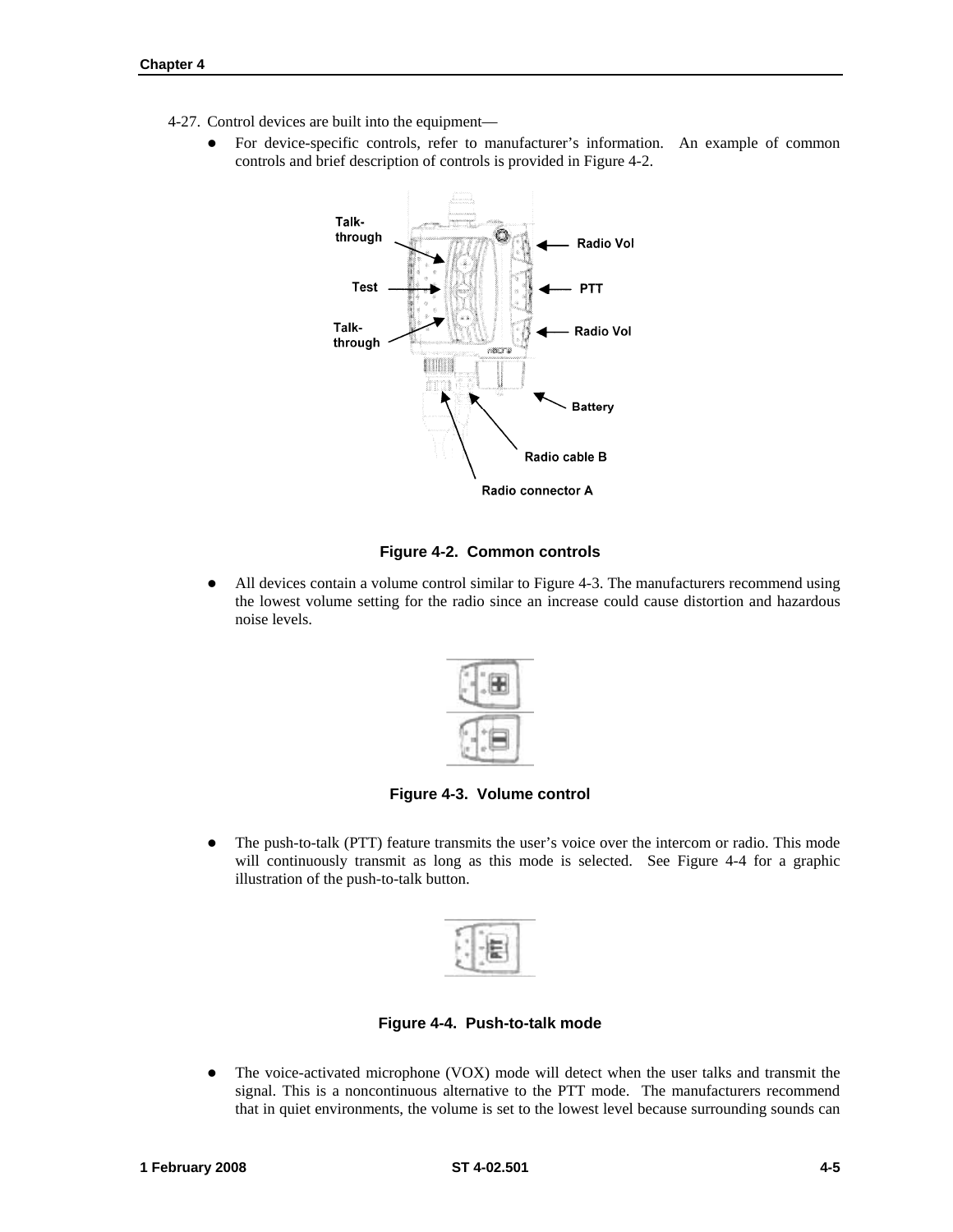trigger the VOX to transmit these sounds over the radio. The VOX mode will remain on for one second after the user speaks. If this results in interrupted conversation, use the PTT feature. The PTT button will override the VOX mode.

The open microphone mode is intended for use with an intercom; however, this mode will also transmit surrounding environmental sounds. To avoid transmission of environmental sounds over radio transmission, use the VOX mode. The open microphone mode is not recommended for use with the radio since it will constantly transmit in this mode, which can result in damage to the radio. Constant transmission will also interfere with radios on the same channel.

4-28. When connecting radios it is imperative that the user ensure that their radios are compatible with the selected ITETCAPS. Refer to the manufacturer's information for compatibility information.

4-29. All devices use a leak test to ensure a proper ear canal seal is obtained. Active noise control cannot be utilized without a proper ear canal seal.

### **OVER-THE-EAR TACTICAL COMMUNICATIONS AND PROTECTIVE SYSTEMS**

#### **DUAL, COMMUNICATION, LEFT/RIGHT, REAR GUARD KIT**

4-30. This circumaural headset, national stock numbers (NSNs) 5895-01-518-8865 and 5895-01-518-8870 (Figure 4-5), fits under the advanced combat helmet (ACH) and allows for talk-through communications, radio and/or intercom connection, and PTT capabilities. However, due to the changing nature of vehicle intercom systems, this device is not recommended for use with vehicle intercoms despite manufacturer's description. The modular integrated communications helmet (MICH) can connect to up to two radios. The headset provides both active and passive noise protection and uses compression to actively attenuate hazardous noise. The boom microphone is not interchangeable between the two ear cups. If the user wants a boom microphone on a particular ear cup, it must be ordered according to that specification. Figure 4-5A shows the dual, communication, left/right. Figure 4-5B shows the pads placement on the ACH. Figure 4- 5C shows the interior of the ACH with the pads installed. Figure 4-5D shows the exterior of the ACH with the pads installed.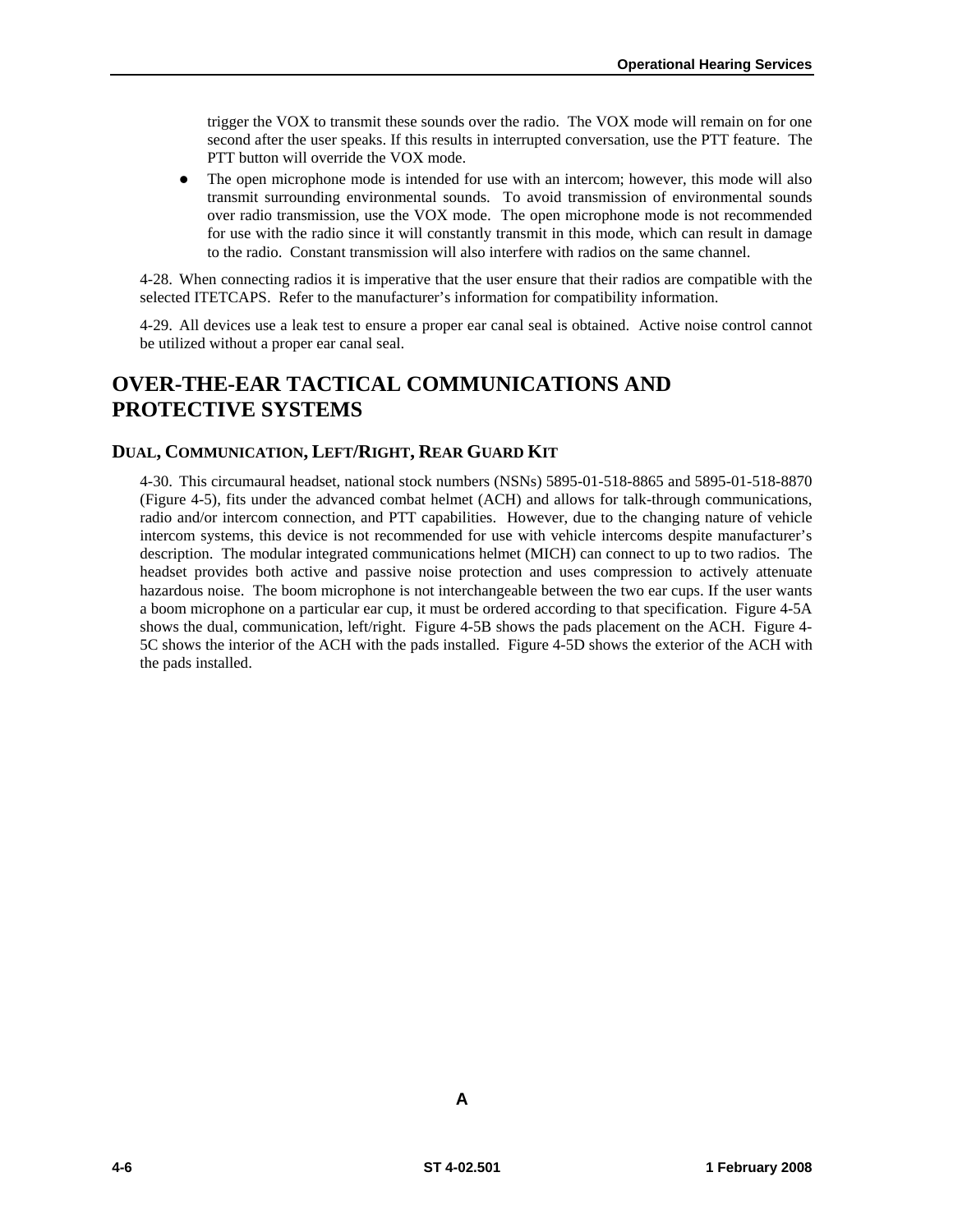<span id="page-30-0"></span>

**B** 



 **C D** 



**Figure 4-5. Dual, communication, left/right, rear guard kit** 

4-31. To don or doff the headset—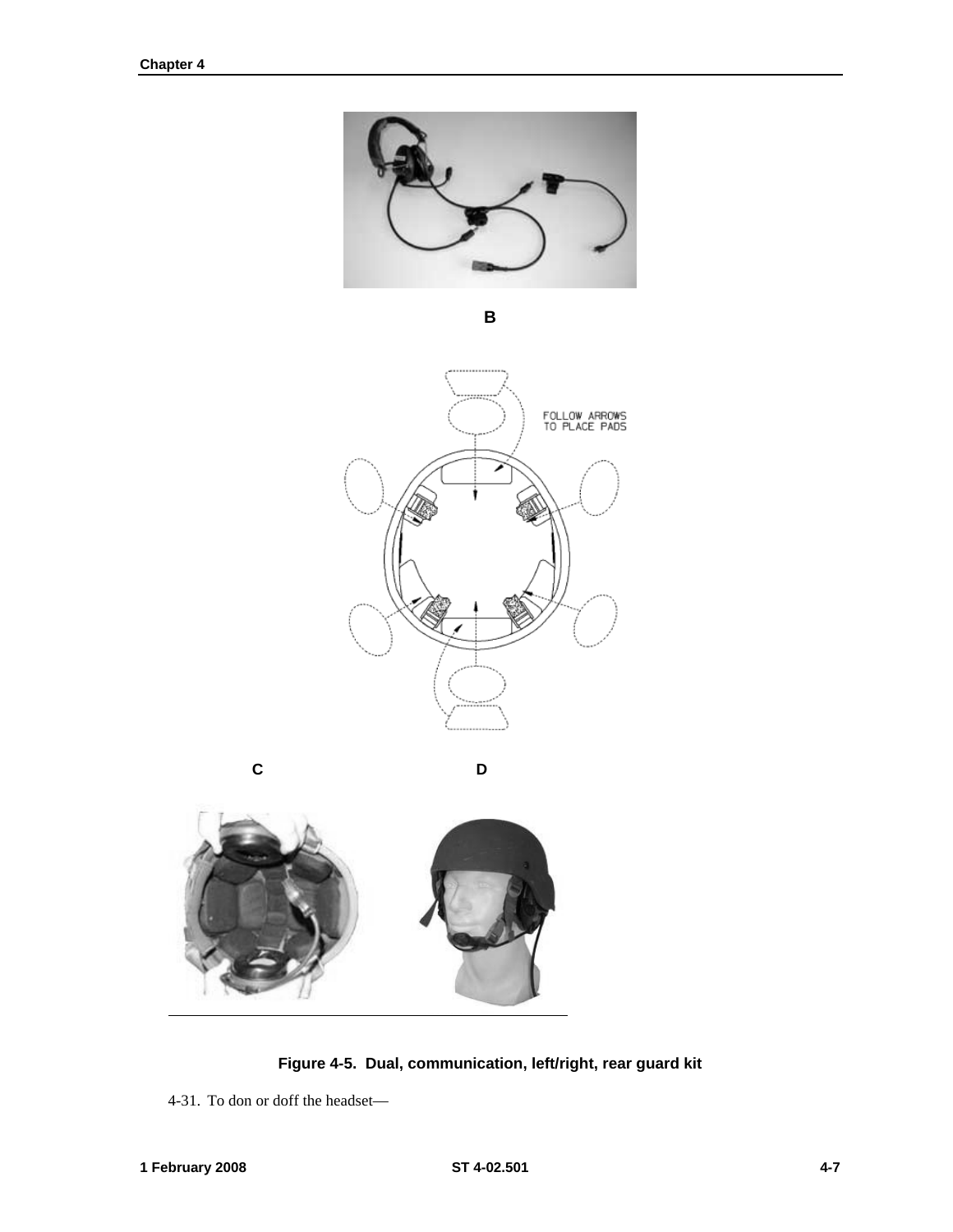- Make sure that the padding inside the helmet is properly arranged before donning the headset.
- $\bullet$  Fully extend the headband by holding each cup.
- Place the headset on the head with the microphones facing forward. Ensure the control buttons are on the left ear.
- Hold the ear cup over the ear. While holding the ear cup; adjust the headband by pressing on the top of the band. Repeat for the other ear.
- Don the headset and confirm that it is working by holding down the button on the left ear cup to "on." Confirm that the pass-through microphone is working.
- Ensure that both controls (buttons on either side of the "on" button) are working.
- Hold down the center button to turn the system off.
- Check all components for excess moisture. If the headset has moisture, remove the earmuff headset microphone to dry completely for 24 hours.
- Remove ear cup hygiene kits and ensure that the speakers are not fogged. Replace the headset if fogging occurs.
- z Test radio communications by connecting the headset to the radio with the PTT radio connector cables. Ensure that the headset functions properly with the radio.
- Check and replace the batteries if the headset does not turn on or if a tone is heard 10 seconds after turning the headset on. The tone indicates battery life of less than 40 hours.
- Ensure boom microphone is positioned close to the user's mouth for maximum speech intelligibility.
- To doff the headset, remove the helmet and fully extend the headband.
- Press the ear cups together.
- Tuck the ear cups into the headband.

#### **CAUTION**

The headset will automatically turn off after 4 hours if no volume is adjusted. Three short tones will indicate that 5 minutes remain until automatic shut off.

#### **DEPTH AND PRESSURE GAGE**

4-32. The depth and pressure gage, NSN 4220-01-493-8188 (Figure 4-6), is a circumaural headset designed to fit under the ACH. The headset allows for talk-through communications (TTC) and can connect to up to two radios or one radio and an intercom. This device can be ordered in a one, two, or no channel configuration. The microphones are spatially separated microphones, which preserve some auditory localization cues. The headset provides both passive and active methods for reducing noise. The system is also equipped with a boom microphone that can be mounted on either ear and a PTT box or optional hard-wired remote PTT. Throat microphones are also an optional feature. A single, dual, or no channel device is available. Figure 4-6A shows the proper wear of the headband with the headset attached. Figure 4-6B shows the gage's proper placement. Figure 4-6C shows the gage.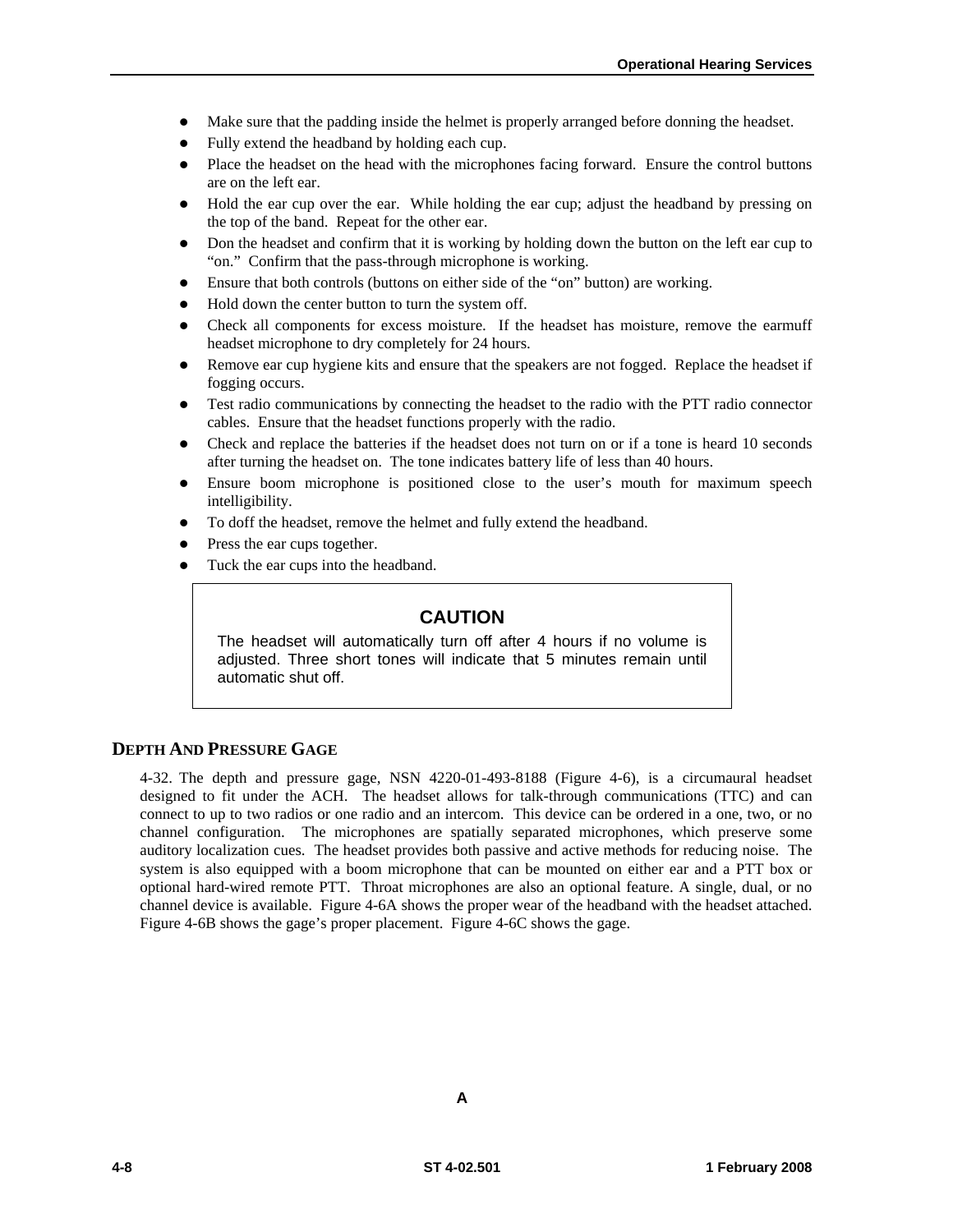<span id="page-32-0"></span>

**B** 



**C**



**Figure 4-6. Depth and pressure gage** 

4-33. To don or doff the headset—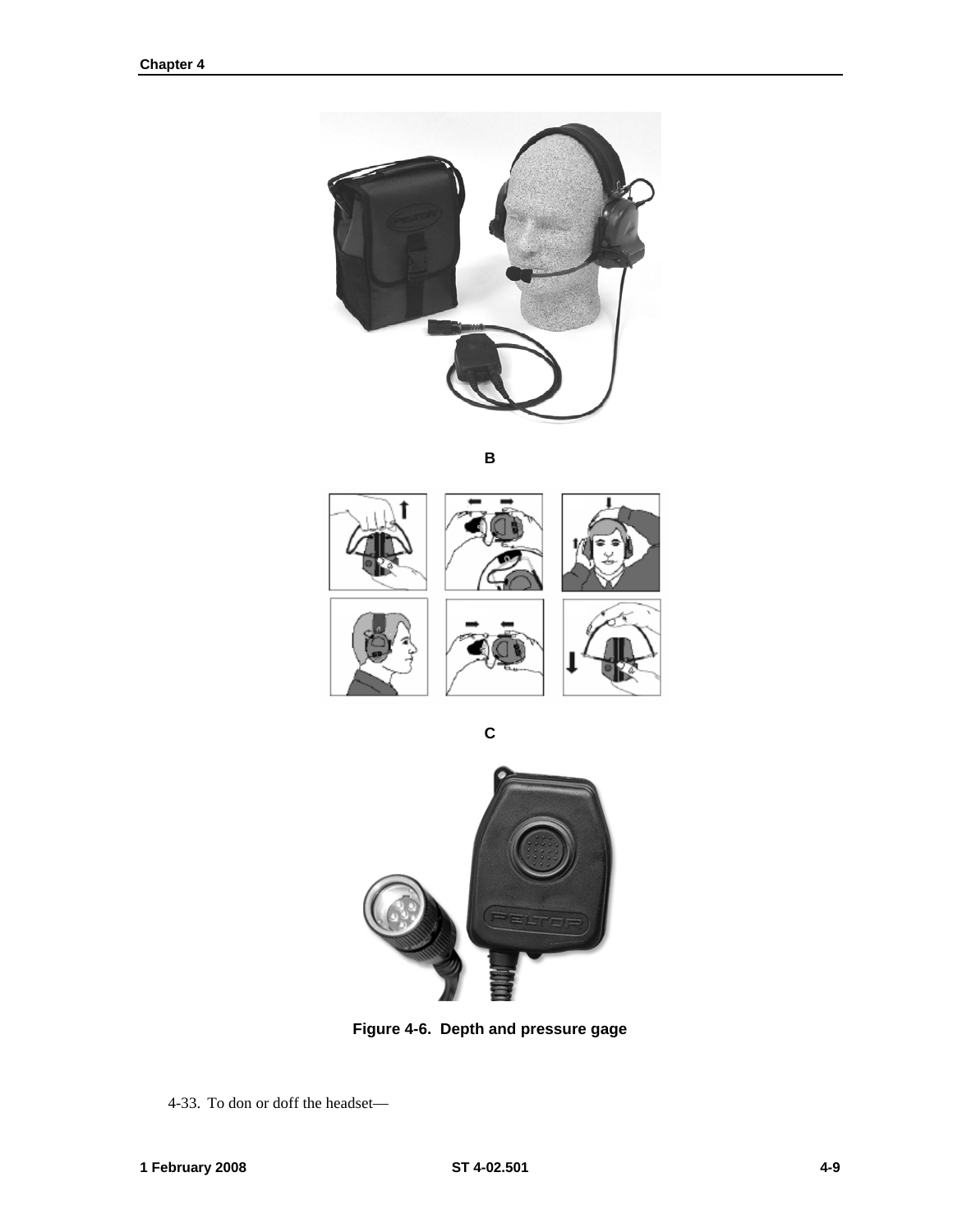- <span id="page-33-0"></span>Pull up on headband while grasping the ear cups.
- Place the device over the head and adjust the height of the cups while holding the headband in place and moving the ear cup. Ensure that the ear cup microphones are facing forward.
- z To remove the device, remove the headset, press the cups together, and collapse the ear cups into the headband.

#### **CAUTION**

Do not store with batteries in the device.

#### **MICROPHONE HEADSET**

4-34. The microphone headset (Figure 4-7), NSN 5965-01-521-0941, was designed for infantry passengers in combat vehicles and is compatible for use with the ACH. The microphone headset allows for TTC and PTT capabilities with an intercom and/or radios. The talk-through microphones are spatially separated, which preserves some localization cues. The microphone headset uses a headset that is anchored by hook and loop straps that fit over the helmet and around the back of the neck. The ear cups also house ANR circuits. The microphone contains a noise-cancelling microphone that can be worn on either ear cup. The headset can be worn in a dismounted situation and is compatible with the M42A2, combat vehicle crewman mask. The neck band and the over-the-helmet strap were designed for quick removal if the user dismounted the vehicle and wanted to replace the headset with another form of hearing protection. Cables are available to interface the microphone headset with two radios or a radio and an intercom.



**Figure 4-7. Microphone headset** 

4-35. This headset is compatible with the use of the ACH, provides TTC, and can connect up to 1 advanced narrowband/vehicular intercom (AN/VIC-3) and a multiband inter/intrateam radio. The headset provides passive and active attenuation through the use of an ANR circuit.

4-36. If the user has a V-centric version of the headset, then the device can be donned and doffed without removing the ACH. To don or doff the headset—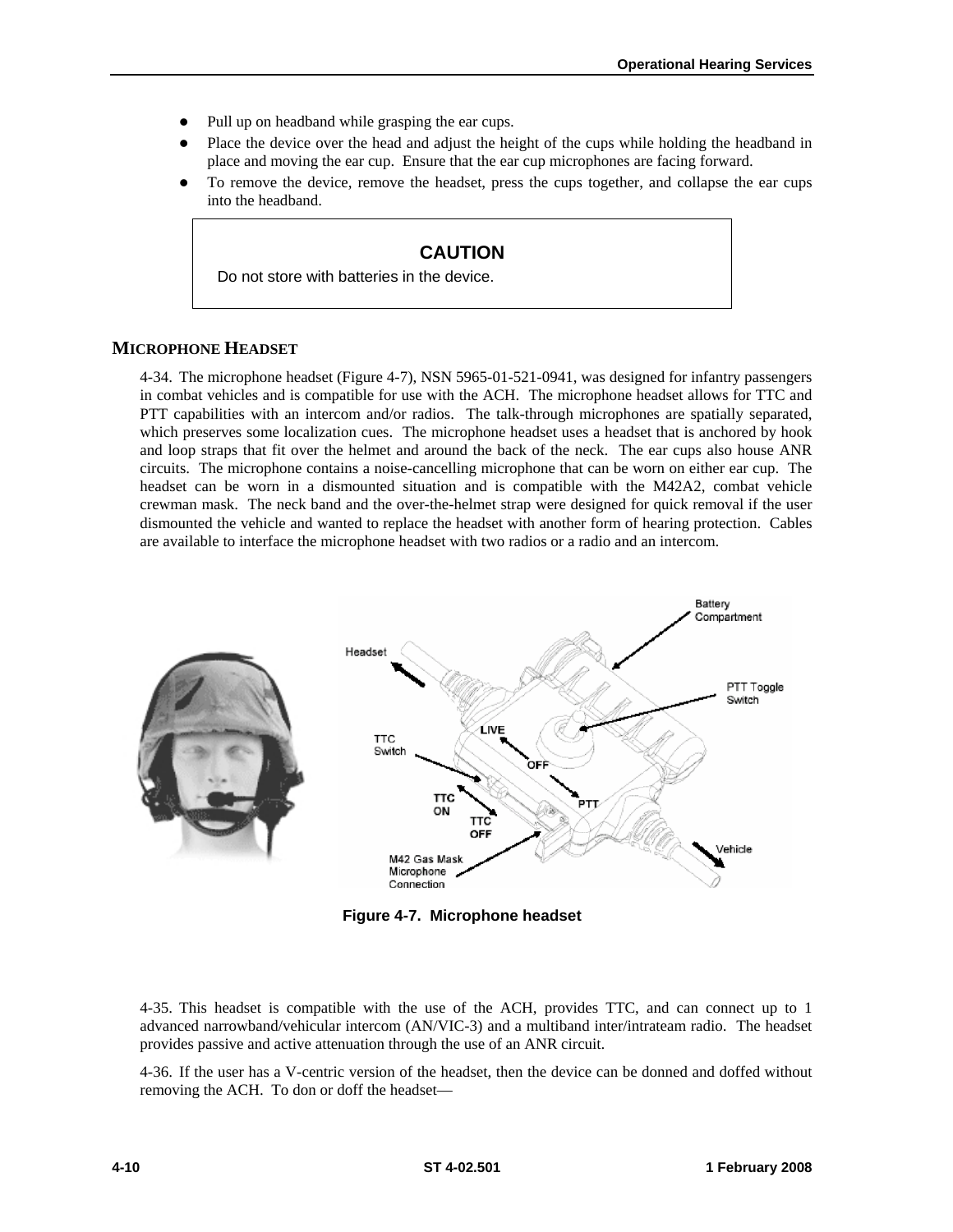- <span id="page-34-0"></span>• Ensure that the cables connecting the headsets are connected and are fastened to the clips in the neckband.
- Replace the size AA battery prior to each use.
- Grasp the ear cups, one in each hand.
- Slide the headset from the back of the head and under the helmet and around the ears.
- Secure the hook and loop straps over the helmet by placing the right strap over the left.
- Ensure that no gaps exist between the ear cups and the head.

### **SECTION V — INTEGRATED HELMET SYSTEMS**

4-37. In accordance with DA Pam 40-501, helmets are inspected by the unit hearing conservation officer every six months.

### **COMBAT VEHICLE CREWMAN HELMET**

4-38. The combat vehicle crewman (CVC) helmet (Figure 4-8) was designed to provide ballistic protection, intercom communication, talk-through capabilities, and hearing protection for Soldiers in combat vehicles. The ear cups pass the windblown rain test.



**Figure 4-8. Combat vehicle crewman helmet** 

4-39. To don the helmet—

- Place the lining inside the protective shell.
- Make sure the hook and loop closure on the inside of the shell is firmly attached to the lining.
- Attach the rear snaps on the shell to the rear tab on the lining.
- Move the microphone to the side and grasp each ear cup and pull out and down.
- Press down on the top of the helmet.
- Fasten the chinstrap ensuring that the helmet fits snugly.
- Adjust the nape strap.
- Position the microphone.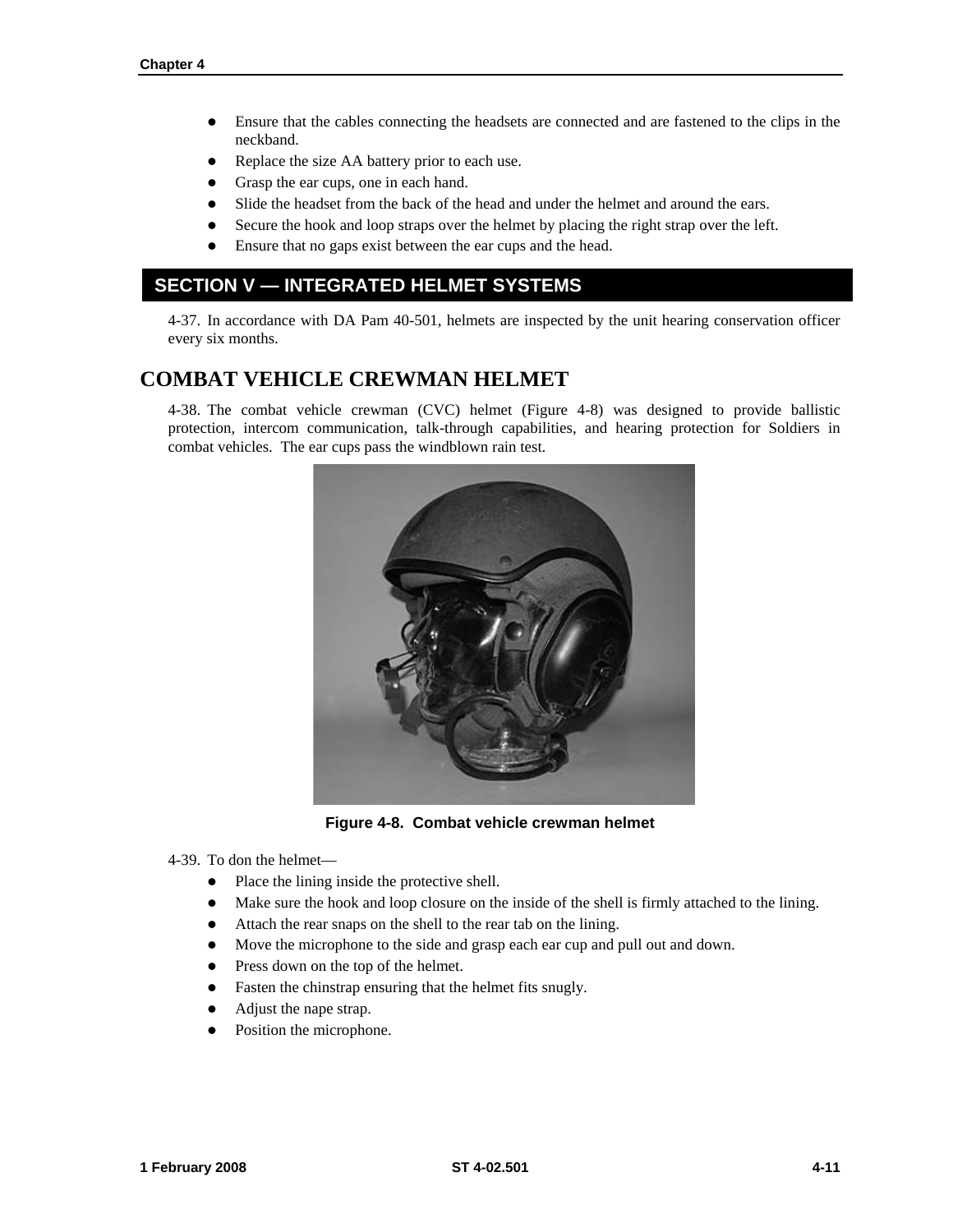#### **FLYER'S HELMET**

4-40. The flyer's helmet (Figure 4-9), NSN 8415-01-394-6474, is intended for pilots in rotary-wing aircraft. The helmet provides ballistic protection, intercom communication, and hearing protection. The built-in eyewear is compatible with the ear cups. The noise inside aircraft may exceed the level of hearing protection provided by this helmet, and therefore, the use of foam earplugs combined with the helmet ear cups is appropriate.



**Figure 4-9. Flyer's helmet** 

4-41. Information concerning donning and doffing this helmet is included in TM 1-1680-377-13&P.

### **SECTION VI — EARPLUGS**

### **PREFORMED EARPLUGS**

4-42. These earplugs require an initial and annual fitting by medically trained personnel. Both ears need to be fitted individually since some users may have different-sized ear canals and ear canals change as one ages.

4-43. This hearing protection is reusable in the absence of physical defects such as tears and cracks.

4-44. A carrying case with an insertion tool inside should be provided with each set of preformed earplugs issued. This case can be carried on the ACU on the belt loop.

4-45. Wash earplugs with warm soapy water. Allow earplugs to completely dry before returning to the carrying case or placing in the ear.

4-46. The earplugs are compatible for use with most Army headgear.

4-47. If the earplug is properly inserted, the user should feel as though his voice sounds louder and environmental sounds should sound softer.

#### **CAUTIONS**

- 1. Improper insertion technique can reduce noise protection.
- 2. Earplugs may become loose with normal jaw movements.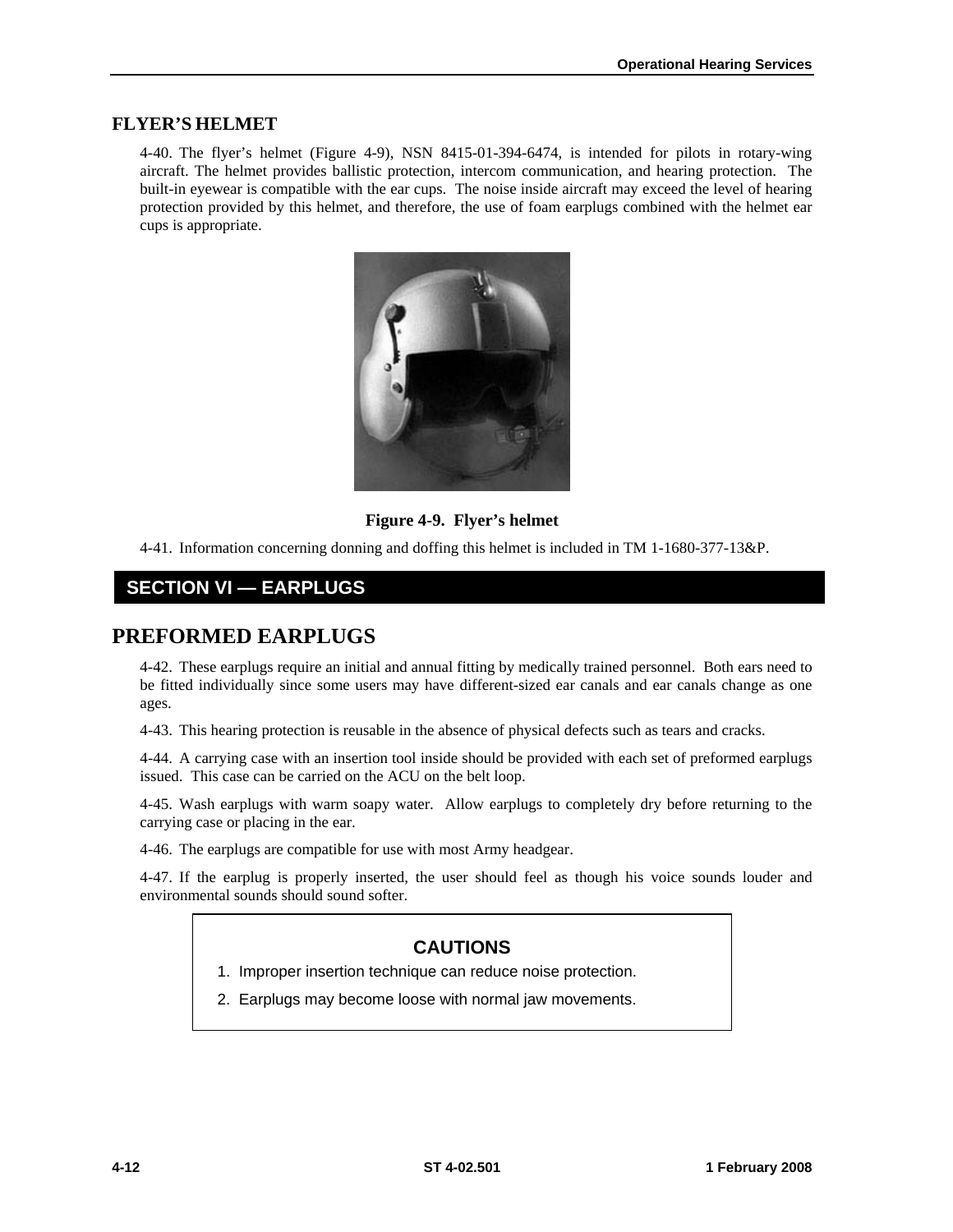#### **COMBAT ARMS EARPLUGS**

4-48. The CAE is a nonlinear earplug that allows effective communication and situational understanding and also provides protection from hazardous impulse noises. Introduced to the military by the start of OEF, Soldiers shunned them for operational use. With units' strength decreasing because of hearing loss, the CAE began to be issued to all deploying Soldiers in 2004. As reported by audiologists who served in Iraq, no Soldier seen at the CSH that reported wearing the CAE when exposed to an explosion had ruptured eardrums.

4-49. The CAE provides a unique type of passive hearing protection in that it combines two types of hearing protection into one device. There are currently two versions of the CAE. Both will be discussed below.

4-50. With the double-sided CAE, the green side of the earplug serves the same purpose as the triple flange earplug because it protects against a variety of noise hazards. The yellow side minimally softens speech, but will protect against impulse noise hazards, such as weapon fire and blasts. The yellow side will not provide protection against steady-state noise, such as generator, vehicle, and aircraft noise. This earplug is the best passive protection for Soldiers who need to hear softer level sounds when exposed to unexpected weapons noise.

4-51. To insert the double-sided CAE follow the directions for inserting the triple flange earplug, however—

- $\bullet$  The insertion tool is not used.
- $\bullet$  One size fits most.

4-52. The dual mode single-sided CAE offers all of the protection of the double-sided CAE in a singlesided device, with the added benefit of multiple sizes. This earplug requires fitting by medically trained personnel with training in fitting hearing protection. The dual mode action of this CAE is accomplished by rotating the center dial of the earplug. Rotating the disk so that the pistol points towards the stem of the earplug places the device in the level dependent mode and allows for best communication and protection against weapons fire. Rotating the disk to any other position allows for protection against both impulse and steady-state noise.

4-53. The CAEs are now a rapid fielding issue item for deploying Soldiers. The CAE will soon become a standard issue item for all initial entry Soldiers allowing them to train with the CAE prior to using them in combat. Additional information regarding the CAE can be obtained from your local hearing program manager or PVNTMED personnel.

#### **FLANGED EARPLUGS**

4-54. There are two types of flanged earplugs in the inventory. The triple-flange and the quad-flange earplugs are best used when protection is needed against steady-state noise such as aircraft, generators, and other industrial-type noise. Both of these devices must be fitted by medically trained personnel to ensure proper fit.

### **FOAM (HAND-FORMED) EARPLUGS**

4-55. No medical fit is necessary to fit foam (hand-formed) earplugs.

4-56. These earplugs are washable and reusable, but once the foam looses its ability to expand, the earplugs need to be thrown away.

4-57. These earplugs are appropriate for those who work around intermittent noise exposures and can be worn with a MICH.

#### **MUSICIAN'S EARPLUGS**

4-58. Musician's earplugs provide flatter reduction across frequencies, which preserves the fullness of sound better than traditional hand-formed or preformed earplugs.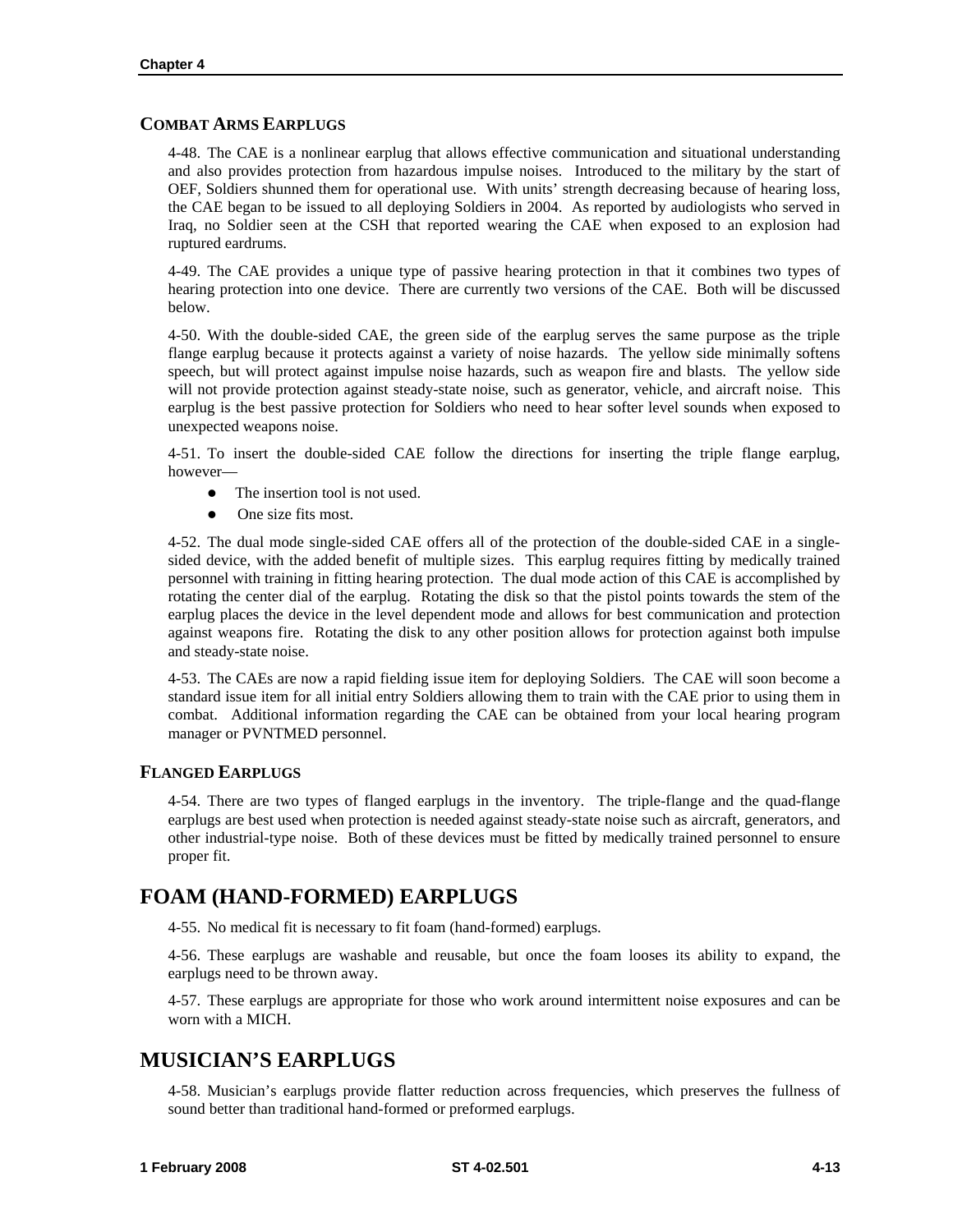<span id="page-37-0"></span>4-59. Due to their acoustic response provided by a filter built into the stem, these earplugs are recommended for musicians or listeners who need to differentiate acutely between small differences in sounds. These earplugs are recommended for moderate levels of noise given low sound attenuation. One size fits most and must be fitted by medically trained personnel, however, a more expensive custom option is available for harder to fit ear canals.

4-60. To insert the musician's earplug—

- Pull the top of the ear up and back with the opposite hand, in order to straighten out the ear canal.
- Tug gently to ensure that the earplugs do not slide out of place.
- Twist the earplug out of the canal to gently remove it.

### **EAR CANAL CAPS**

4-61. Characteristics of ear canal caps include—

- $\bullet$  One size fits most.
- The ear canal caps cannot be used in environments where the noise level exceeds 95 dB, Aweighted (dBA). This means ear canal caps are most appropriate in low-background noise, industrial-type operations, such as in port operations. Ear canal caps will not effectively protect Soldiers from weapons fire or blast noise.
- The ear canal caps can be worn around the neck.

4-62. To insert ear canal caps—

- Place the caps either into the opening of the ear canal or just over the ear canal.
- Adjust the headband to fit snugly over the head, behind the head, and under the chin.

### **SECTION VII — NOISE MUFFS**

4-63. Noise muffs are routinely used in industrial operations.

4-64. These devices should be inspected regularly to ensure that the ear cups and their components are in good working condition in accordance with DA Pam 40-501.

4-65. All of these devices are water-resistant. A damp cloth combined with mild detergent should be used to clean the seals on the ear cups.

4-66. In high-noise environments (for example, aircraft noise and explosions), headsets may be lifted off of the head, rendering the ears vulnerable to noise hazards. Therefore, the use of double hearing protection, such as plugs and earmuffs, is recommended.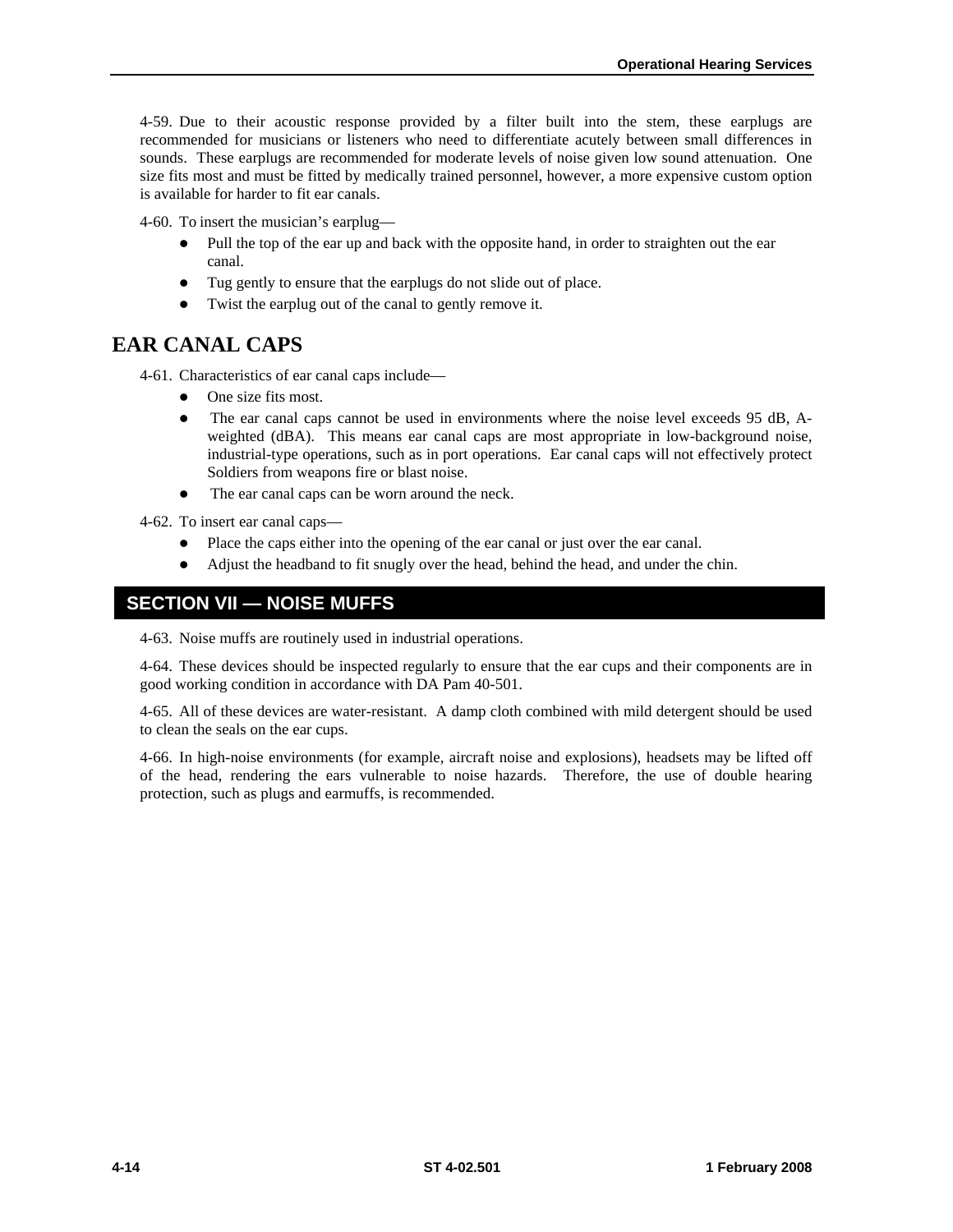#### **Chapter 5**

## **Hearing Conservation**

For many years, the Hearing Conservation Program served as the flagship for the prevention of NIHL. This primarily garrison-focused program is instrumental in preventing NIHL in primarily industrial-based settings. Although some Soldiers work in industrial-based settings, hearing conservation efforts are primarily directed at our civilian workforce.

5-1. The Hearing Conservation Program (DA Pam 40-501) provides an in-depth overview of the essential elements of the program. A brief overview is listed below. For additional information, refer to DA Pam 40-501.

- 5-2. Elements of the Hearing Conservation Program include—
	- Noise Hazard Identification: Describes the frequency of noise surveys, the equipment used, equipment calibration requirements, personnel involved in conducting noise surveys, risk assessment, and posting requirements.
	- z Engineering Controls: Discusses engineering control implementation, plus control measures for both existing and new equipment and facilities.
	- Hearing Protectors: Details the requirements for use and maintenance, characteristics of protectors, and the hearing protector requisition process.
	- Monitoring Audiometry: Describes personnel hearing testing requirements, test equipment and methods, hearing loss diagnosis and referrals, and Occupational Safety and Health Administration reporting and recordkeeping requirements.
	- Health Education: Discusses hearing conservation training requirements, including available educational materials.
	- Enforcement: Details the requirement for command emphasis of the importance of hearing conservation, program performance standards, compliance measures, and disciplinary action in the event of noncompliance.
	- Program Evaluation: Describes the requirement for ongoing Hearing Conservation Program internal and external evaluation.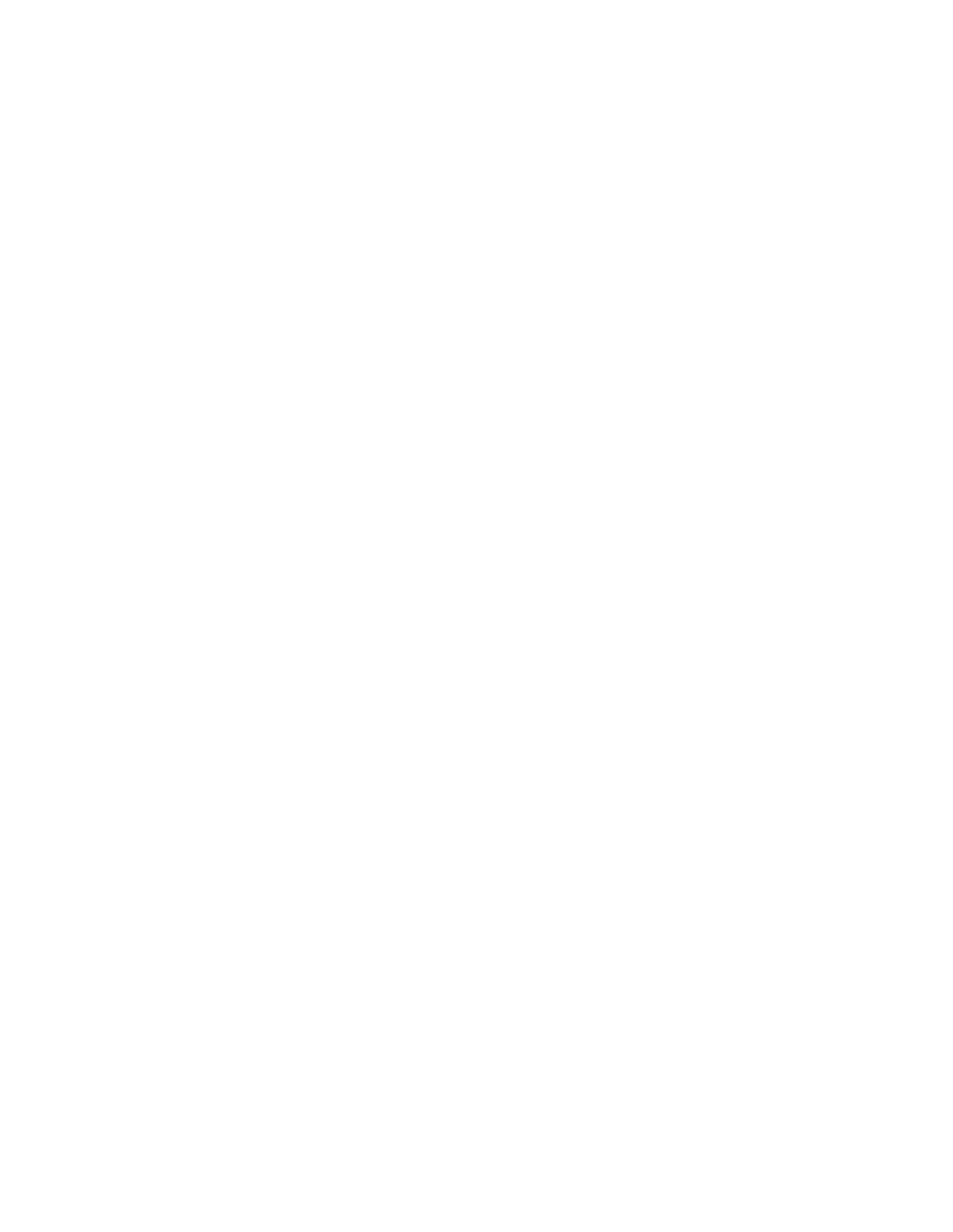# **Glossary**

# **ACRONYMS AND ABBREVIATIONS**

| ACH              | advanced combat helmet                                                                 |
|------------------|----------------------------------------------------------------------------------------|
| <b>ACU</b>       | Army combat uniform                                                                    |
| <b>AKO</b>       | Army Knowledge Online                                                                  |
| <b>ANR</b>       | active noise reduction                                                                 |
| <b>AOC</b>       | area of concentration                                                                  |
| AR               | Army regulation                                                                        |
| attn             | attention                                                                              |
| <b>CAE</b>       | combat arms earplug                                                                    |
| <b>CEPD</b>      | communication enhancement and protection device                                        |
| $\mathbf{CSH}$   | combat support hospital                                                                |
| <b>CVC</b>       | combat vehicle crewman                                                                 |
| DA               | Department of the Army                                                                 |
| DA Pam           | Department of the Army pamphlet                                                        |
| dB               | decibel                                                                                |
| dBA              | decibel, A-weighted                                                                    |
| <b>DC</b>        | <b>Dental Corps</b>                                                                    |
| <b>DD</b>        | Department of Defense/day, two digits                                                  |
| <b>DOD</b>       | Department of Defense                                                                  |
| <b>DODI</b>      | Department of Defense Instruction                                                      |
| <b>DOEHRS</b>    | Defense Occupational and Environmental Health Readiness System                         |
| <b>DOEHRS-DR</b> | Defense Occupational and Environmental Health Readiness System-Data<br>Repository      |
| <b>DOEHRS-HC</b> | Defense Occupational and Environmental Health Readiness System-Hearing<br>Conservation |
| eMILPO           | Electronic Military Personnel Office                                                   |
| <b>FM</b>        | field manual                                                                           |
| H                | hearing profile level                                                                  |
| HL               | hearing level                                                                          |
| HR               | hearing readiness                                                                      |
| Hz               | hertz                                                                                  |
| <b>IED</b>       | improvised explosive device                                                            |
| <b>IMR</b>       | individual medical readiness                                                           |
| <b>ITE</b>       | in-the-ear                                                                             |
| <b>ITETCAPS</b>  | in-the-ear Tactical Communications and Protective System                               |
| <b>JMeWS</b>     | Joint Medical Workstation                                                              |
| LP               | listening post                                                                         |
| <b>MEDPROS</b>   | <b>Medical Protection System</b>                                                       |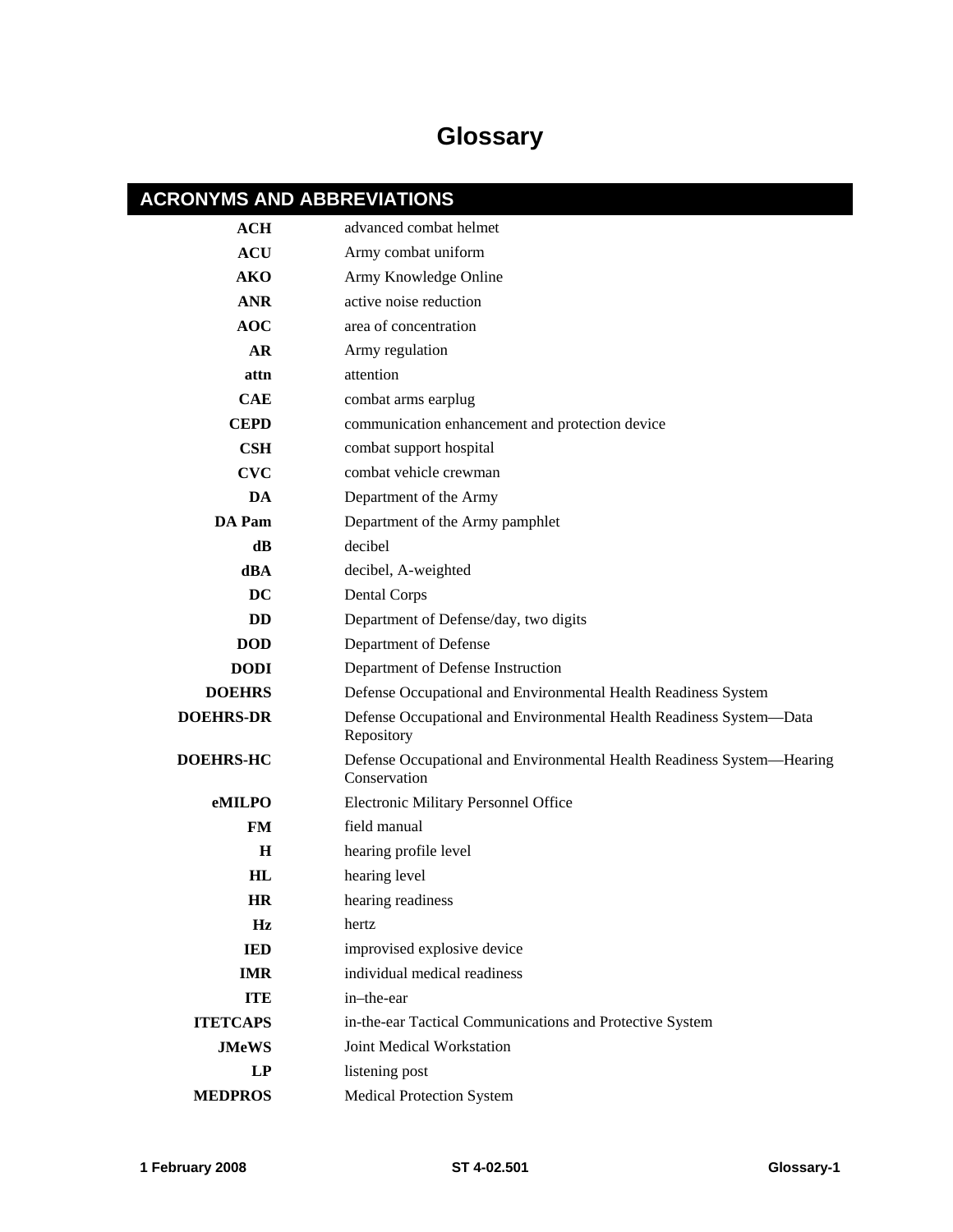| <b>MICH</b>           | modular integrated communications helmet                |
|-----------------------|---------------------------------------------------------|
| <b>MMRB</b>           | Military Occupational Specialty Medical Retention Board |
| <b>MND</b>            | medical nondeployable                                   |
| <b>MODS</b>           | Medical Operational Data System                         |
| <b>MOS</b>            | military occupational specialty                         |
| <b>MRC</b>            | Medical Protection System Readiness Coordinator         |
| <b>MWDE</b>           | Medical Protection System Web Data Entry                |
| <b>NIHL</b>           | noise-induced hearing loss                              |
| <b>NSN</b>            | national stock number                                   |
| <b>OEF</b>            | <b>Operation Enduring Freedom</b>                       |
| OIF                   | Operation Iraqi Freedom                                 |
| <b>OP</b>             | observation post                                        |
| <b>OTE</b>            | over-the-ear                                            |
| <b>OTSG</b>           | Office of The Surgeon General                           |
| <b>PROFIS</b>         | Professional Filler System                              |
| <b>PTT</b>            | push-to-talk                                            |
| <b>PVNTMED</b>        | preventive medicine                                     |
| RC                    | <b>Reserve Component</b>                                |
| <b>RPG</b>            | rocket-propelled grenade                                |
| <b>SF</b>             | standard form                                           |
| <b>SOP</b>            | standing operating proceedure                           |
| <b>SPRINT</b>         | speech recognition in noise test                        |
| <b>SRT</b>            | speech reception threshold                              |
| <b>ST</b>             | special text                                            |
| <b>STS</b>            | significant threshold shift                             |
| <b>TB MED</b>         | technical bulletin, medical                             |
| <b>TCAPS</b>          | Tactical Communications and Protective System           |
| <b>TDY</b>            | temporary duty                                          |
| TM                    | technical manual                                        |
| <b>TOC</b>            | tactical operations center                              |
| <b>TOE</b>            | table of organization and equipment                     |
| <b>TTC</b>            | talk-through communications                             |
| <b>TTS</b>            | temporary threshold shift                               |
| <b>US</b>             | <b>United States</b>                                    |
| <b>USAMEDDC&amp;S</b> | United States Army Medical Department Center and School |
| <b>USR</b>            | unit status reporting                                   |
| VA                    | Department of Veterans Affairs                          |
| vol                   | volume                                                  |
| <b>VOX</b>            | voice-activated microphone                              |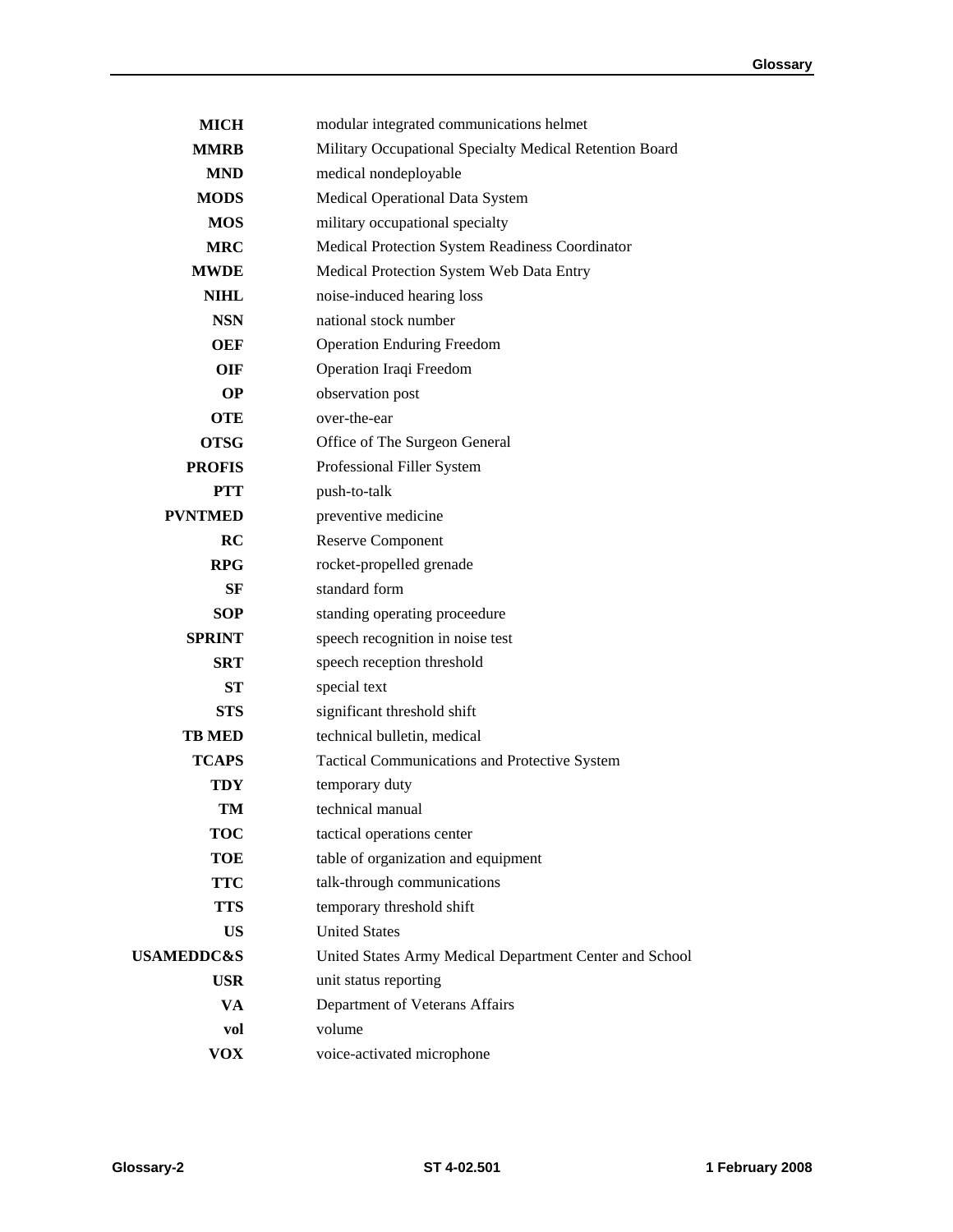## **References**

#### **SOURCES USED**

These are the sources quoted or paraphrased in this publication.

#### **DEPARTMENT OF DEFENSE INSTRUCTION**

These documents are available online at: <http://www.dtic.mil/whs/directives/>

DODI 6055.12, *DOD Hearing Conservation Program (HCP)*, 5 March 2004

#### **ARMY PUBLICATIONS**

These publications are available online at: <https://akocom.us.army.mil/usapa>

DA Pam 40-501, *Hearing Conservation Program,* 10 December 1998 DA Pam 611-21, *Military Occupational Classification and Structure*, 22 January 2007

This publication is available through the LOGSA Publications System at: <https://www.logsa.army.mil/etms/online.cfm>

TM 1-1680-377-13&P, *Interactive Electronic Technical Manual (IETM) for Air Warrior, 27 January 2006* 

### **DOCUMENTS NEEDED**

These documents must be available to the intended users of this publication. These documents are available online at: http://www.usapa.army.mil.

DA Form 3349, *Physical Profile*  DD Form 2214, *Noise Survey*  DD Form 2214C, *Noise Survey (Continuation Sheet)*  DD Form 2215, *Reference Audiogram* DD Form 2216, *Hearing Conservation Data* SF 88, *Medical Record—Report of Medical Examination*

### **OTHER REFERENCES**

*Audiology in Operation Iraqi Freedom, Audiology Today,* Volume 16, Number 5, September/October 2004 Available from the National Office, American Academy of Audiology, 11730 Plaza America Drive, Suite 300, Reston, VA 20190

- Blast Injury of the Ear: Clinical Update from the Global War on Terror, Military Medicine, July 2007 Available at [http://findarticles.com/p/articles/mi\\_qa3912/is\\_200707/ai\\_n19434361](http://findarticles.com/p/articles/mi_qa3912/is_200707/ai_n19434361)
- Gloss, David S. and Wardle, Miriam G. 1984. *Introduction to Safety Engineering.* John Wiley and Sons, Incorporated
- *Hazardous Working Conditions in Seven Federal Agencies,* 4 August 1976 Available at http://www.gao.gov
- *Impact of Communications on Armor Crew Performance, Army Research, Development, and Acquisition Bulletin,* January–February 1990

Available from the Superintendent of Documents, U.S. Government Printing Office, Washington, DC 20402

 *Troops Return with Alarming Rates of Hearing Loss, Hearing Health,* Fall 2004 Available at [http://www.drf.org/hearing\\_health/archive/2004/fall04\\_troopsreturn.htm](http://www.drf.org/hearing_health/archive/2004/fall04_troopsreturn.htm)

### **WEB SITE**

<https://apps.mods.army.mil/MEDPROS/Secured/MRCList.asp>